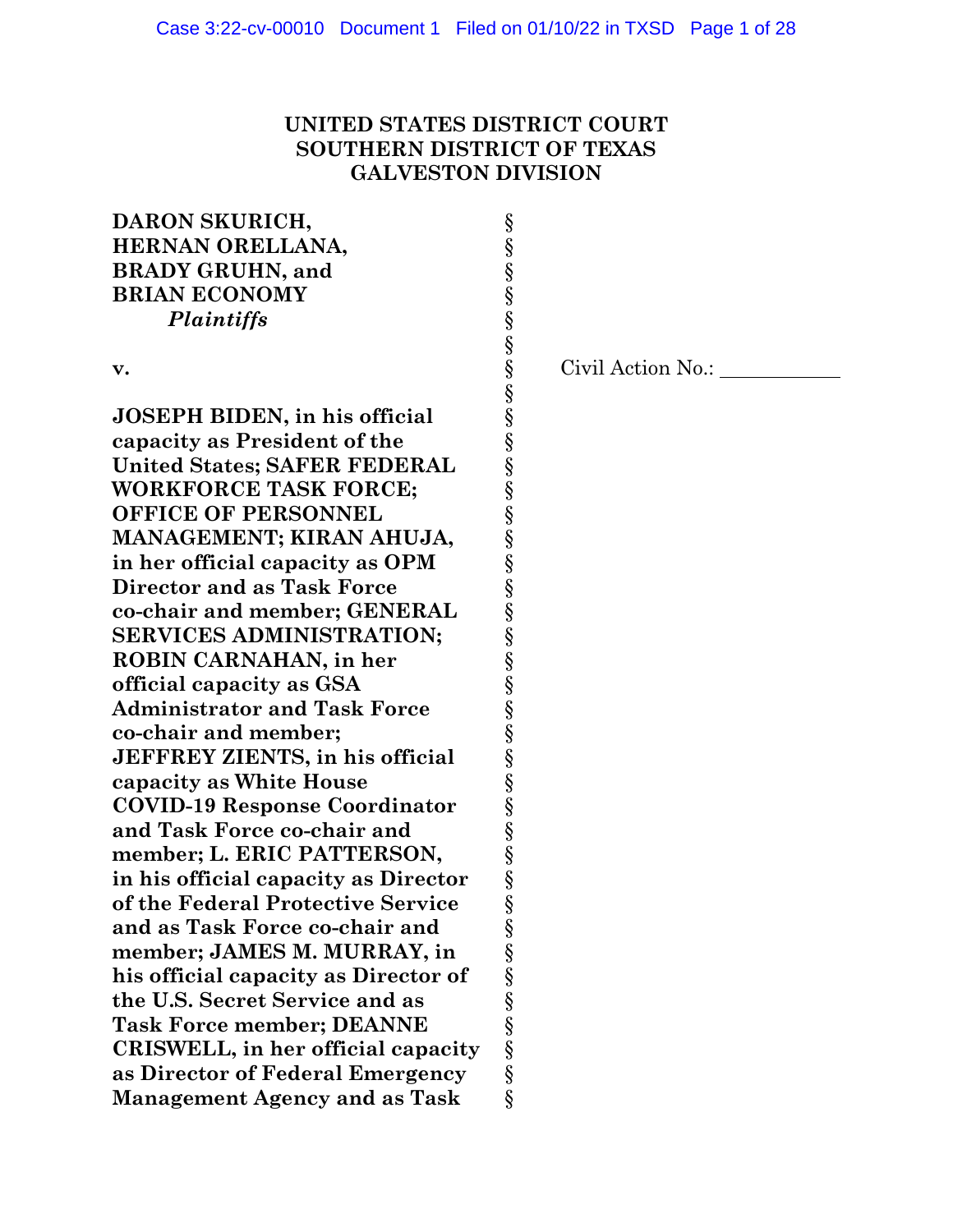**Force member; ROCHELLE** § **WALENSKY, in her official capacity** § **as CDC Director and Task Force** §<br> **member; FEDERAL ACQUISITION** § member; FEDERAL ACQUISITION **REGULATORY COUNCIL; OFFICE** § **OF MANAGEMENT AND BUDGET;** § **SHALANDA YOUNG, in her official** § capacity as Acting Director of OMB<br>
and Task Force member;<br>
LESLEY A. FIELD, in her official<br>
sepacity as Acting Administrator<br>
for Federal Procurement<br>
of OMB and FAR Council member;<br>
JOHN TENAGLIA, in his official<br>
capac and Task Force member: LESLEY A. FIELD, in her official **capacity as Acting Administrator** § **for Federal Procurement** § **of OMB and FAR Council member;** § **JOHN TENAGLIA, in his official capacity as Principal Director of** § **Defense Pricing and Contracting** § **of the DOD and FAR Council member; JEFFREY A. KOSES,** § **in his official capacity as Senior** § **Procurement Executive & Deputy Chief Acquisition Officer of the** § **GSA and FAR Council member;** § **KARLA S. JACKSON, in her official** § **capacity as Assistant Administrator** § **for Procurement of NASA and FAR** § **Council member,**<br>*Defendants.* §  $Defendants$ .

# **PLAINTIFFS' ORIGINAL COMPLAINT**

Plaintiffs, Daron Skurich, et al., by and through their attorneys of record,

allege and complain of the following:

# **INTRODUCTION**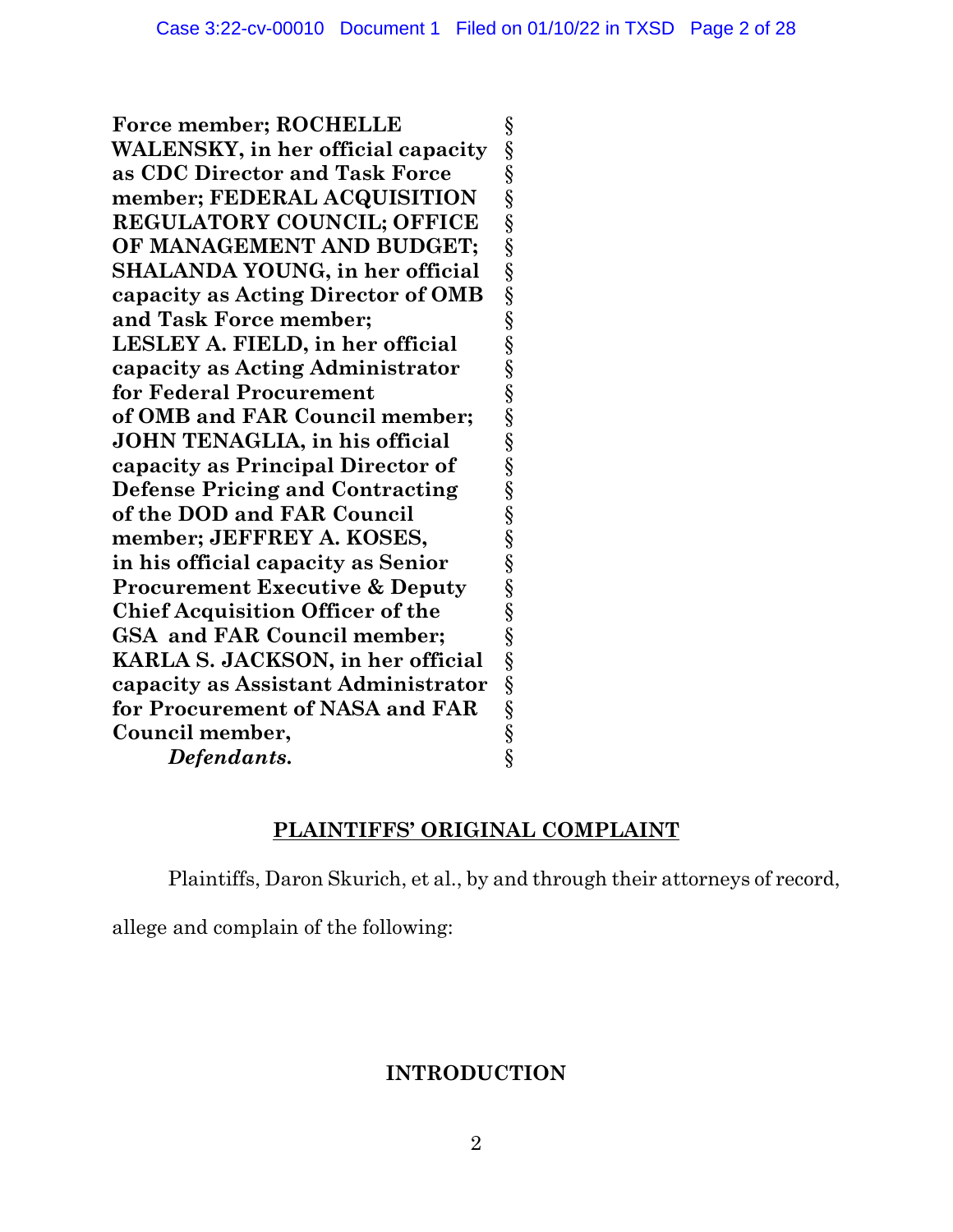### Case 3:22-cv-00010 Document 1 Filed on 01/10/22 in TXSD Page 3 of 28

1. Plaintiffs are ordinary citizens who are subject to the unprecedented and unlawful federal contractor COVID-19 vaccine mandate (the "Contractor Mandate") issued by the federal government, requiring them to get the shot or lose their jobs.[1](#page-2-0) Plaintiffs are the workers who helped this country through the COVID-19 pandemic. And now they are the victims of President Biden's threat that his patience was "wearing thin" on those who refuse an experimental vaccine.[2](#page-2-1)

<span id="page-2-2"></span>2. The Contractor Mandate is part of a larger and wholly unlawful effort by the Biden Administration to compel COVID-19 vaccinations for millions of Americans, including Plaintiffs. The Occupational Health and Safety Administration's ("OSHA") COVID-19 Emergency Temporary Standard ("ETS"), issued November 5, 2021, would subject over 84 million Americans to COVID-19 vaccine mandates. 86 Fed. Reg. 61,402, 61,467 (Nov. 5, 2021). It was stayed pending judicial review by the Fifth Circuit. *See BST Holdings, LLC v.* 

<span id="page-2-0"></span><sup>1</sup> *See* Executive Order 14042, *Ensuring Adequate COVID Safety Protocols for Federal Contractors*, 86 Fed. Reg. 50,985 (Sept. 9, 2021) ("Executive Order 14042").

<span id="page-2-1"></span><sup>2</sup> White House, *Remarks by President Biden on Fighting the COVID-19 Pandemic* (Sept. 9, 2021) ("Biden Mandate Remarks"), available at: https://www.whitehouse.gov/briefing-room/speechesremarks/2021/09/09/remarks-by-president-biden-on-fighting-the-covid-19 pandemic-3/ (last visited Jan. 6, 2022).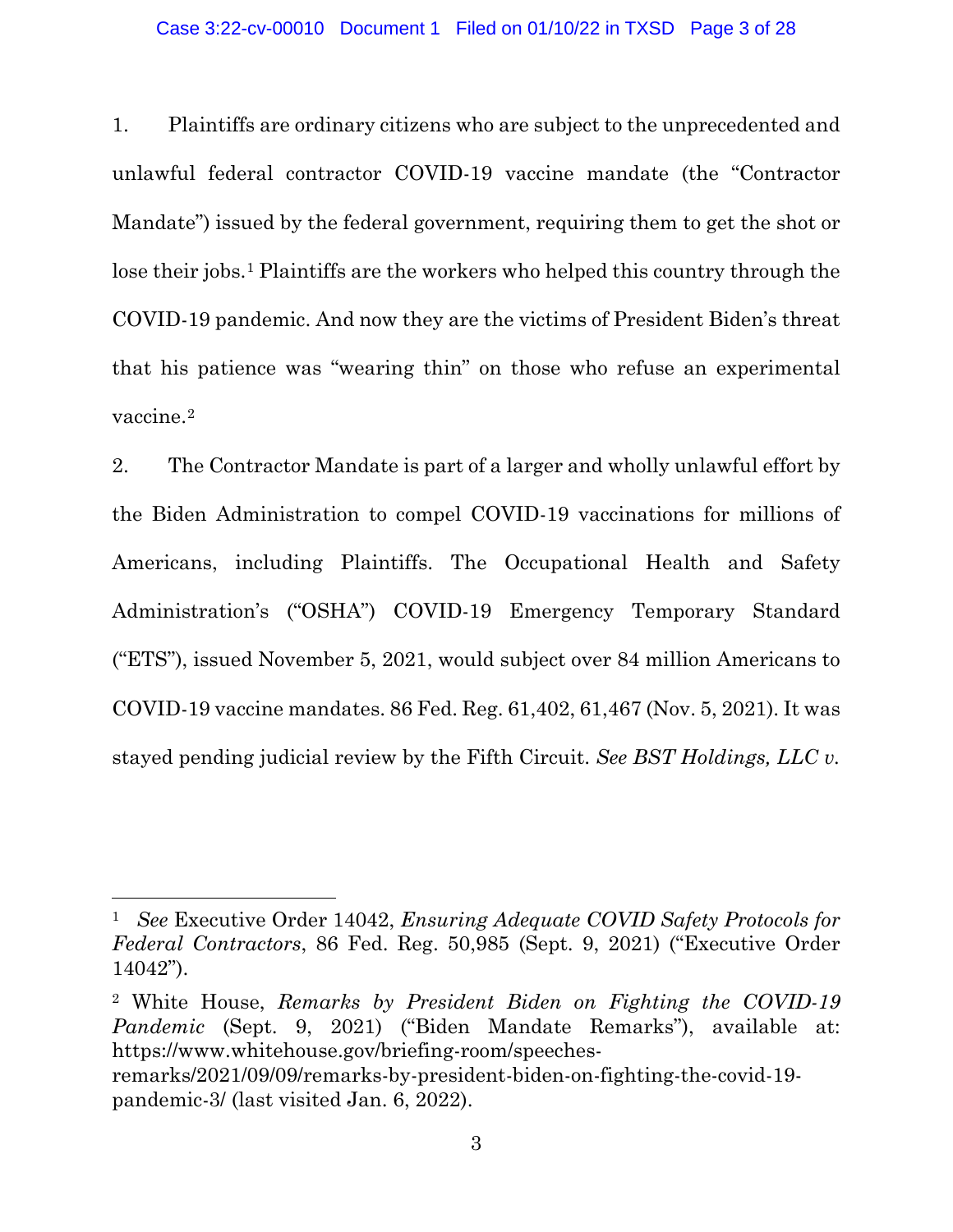*OSHA*, 17 F.4th 604 (5th Cir. 2021) ("*BST*"), and it is currently set for oral argument before the Supreme Court on January 7, 2022.

3. The Centers for Medicare and Medicaid Services ("CMS") Mandate, which requires COVID-19 vaccination of over 10 million American workers, has also been stayed. On November 30, 2021, a federal court in the Western District of Louisiana issued a nationwide stay, enjoining and restraining the implementation and execution of the CMS Mandate. *Louisiana v. Becerra*, --- F.Supp.3d ---, 2021 WL 5609846 (W.D. La. Nov. 30, 2021) ("*Louisiana I*"), *modified* 20 F.4th 260 (5th Cir. Dec. 15, 2021) ("*Louisiana II*") (limiting stay to the 14 plaintiff states).

4. The Contractor Mandate now faces the same skepticism by the courts. On November 30, 2021, a district court in the Eastern District of Kentucky enjoined the government from enforcing the Contractor Mandate in the states of Kentucky, Ohio, and Tennessee. *Kentucky v. Biden*, No. 3:21-cv-00055, 2021 WL 5587446 (E.D. Ky. Nov. 30, 2021) ("*Kentucky I*"), *aff'd* No. 21-6147, 2022 WL 43178 (6th Cir. Jan. 5, 2021) ("*Kentucky II*").

5. And on December 7, 2021, a federal court in the Southern District of Georgia enjoined the government from "from enforcing the vaccine mandate for federal contractors and subcontractors in all covered contracts in any state or territory of the United States of America." *Georgia, v. Biden*, No. 1:21-cv-00163, 2021 WL 5779939 (S.D. Ga. Dec. 7, 2021) ("*Georgia*").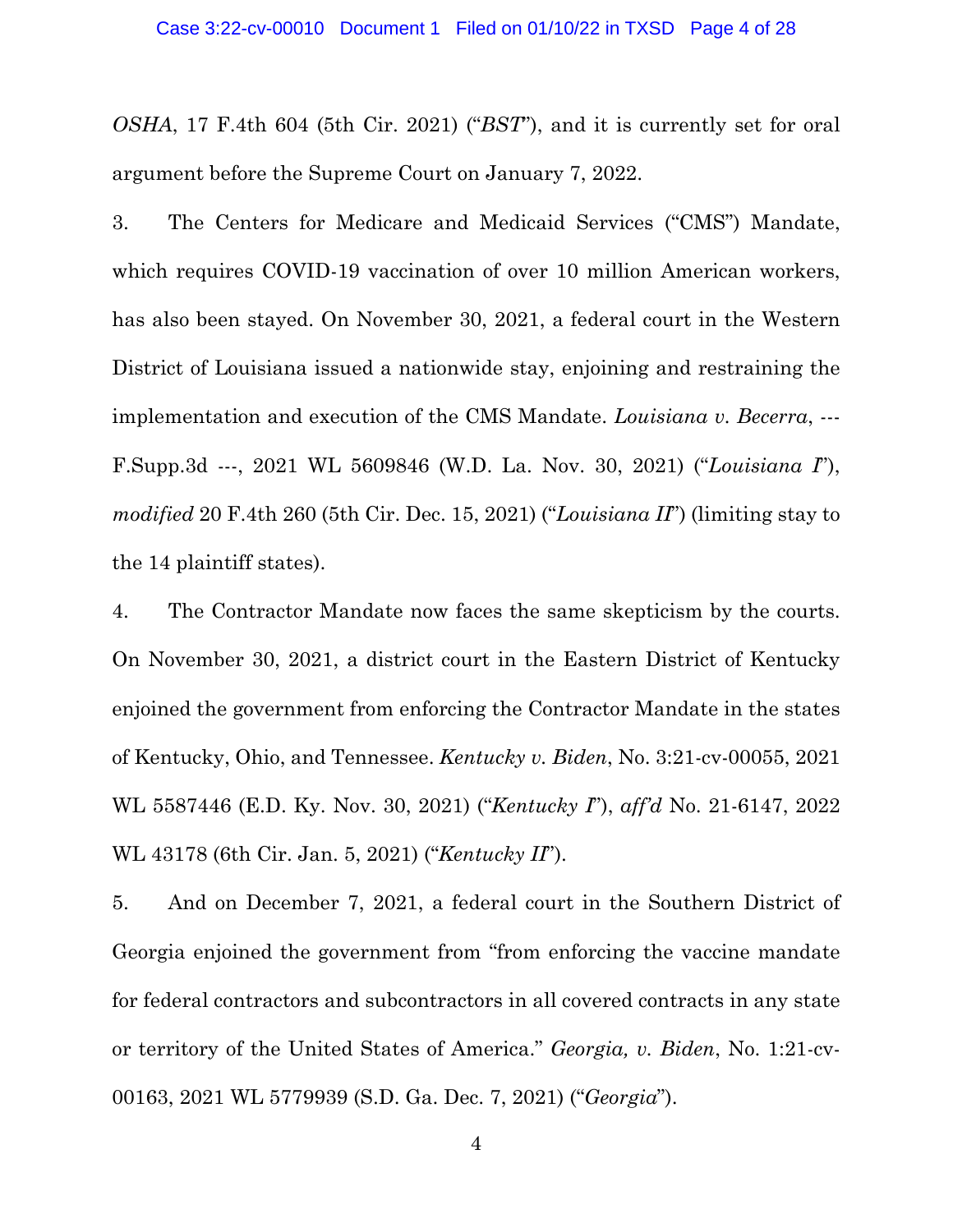6. Despite the Contractor Mandate being enjoined for the time being, Plaintiffs face the threat of being terminated for standing up to an unlawful order by the federal government and exercising their natural and Constitutional rights to refuse unwanted, unnecessary and unproven medical treatment. Plaintiffs therefore seek the relief requested herein.

### **JURISDICTION AND VENUE**

7. This Court has federal subject matter jurisdiction under 28 U.S.C. §§ 1331, 1346, 1361; 42 U.S.C. § 1983; and 5 U.S.C. §§ 702-703. The relief sought in this action is authorized by and through the U.S. Constitution; this Court's equitable powers; 28 U.S.C. §§ 2201 and 2202; 5 U.S.C. § 705; and Federal Rules of Civil Procedure 57 and 65.

8. Venue is proper in this District under 28 U.S.C. § 1391 and 28 U.S.C. § 1402 because it is the judicial district in which a substantial part of the events giving rise to the claim occurred, and because it is the district in which certain Plaintiffs reside.

### **PARTIES**

### **A. Plaintiffs**

9. Plaintiff Daron Skurich is domiciled in Wharton County, Texas. He is employed as a pilot for Southwest Airlines, a federal contractor that is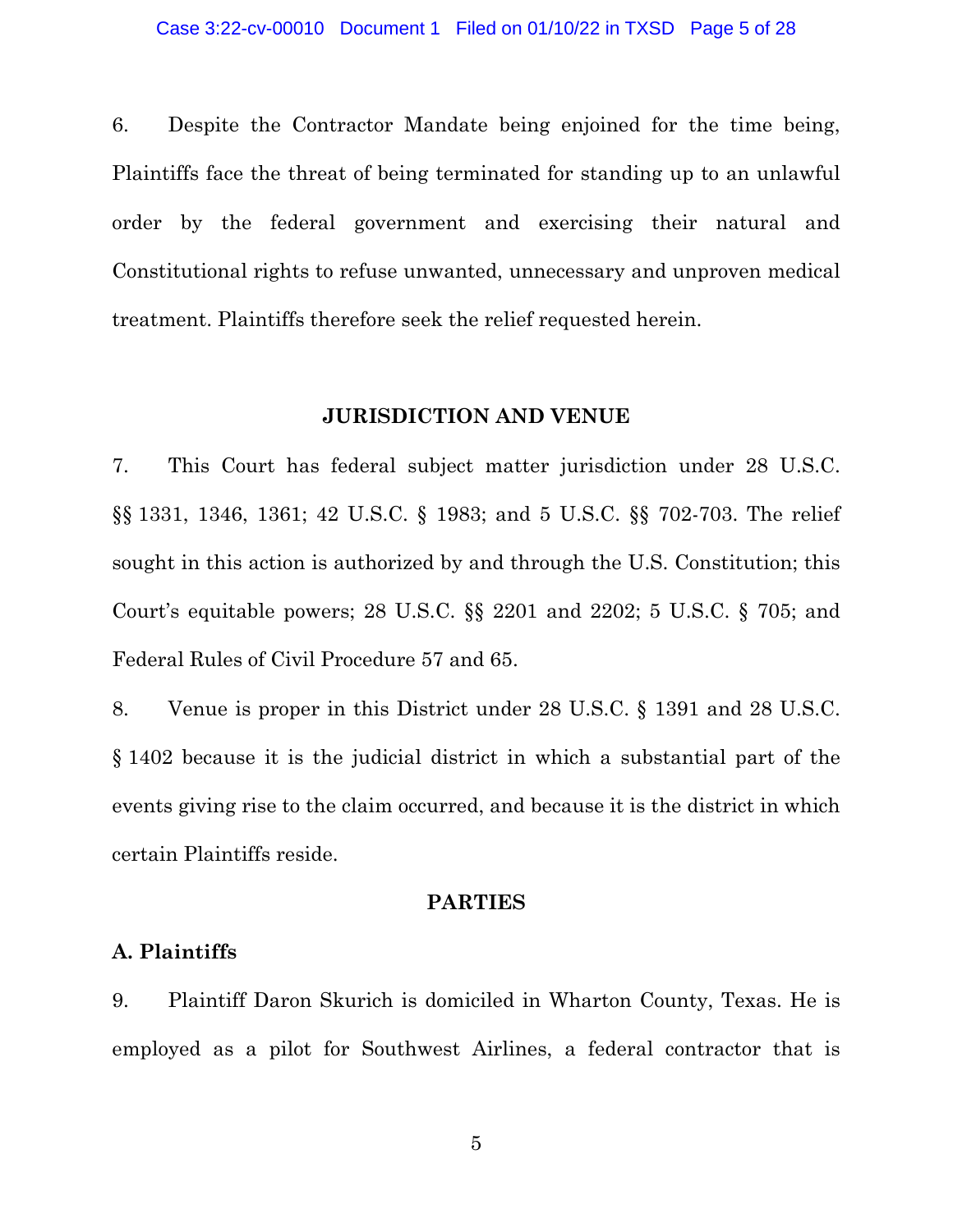### Case 3:22-cv-00010 Document 1 Filed on 01/10/22 in TXSD Page 6 of 28

"required by law" to follow the Contractor Mandate.[3](#page-5-0) Southwest has announced that its "contracts with the U.S. government require full compliance with the federal vaccination directive."[4](#page-5-1) Mr. Skurich has not received a COVID-19 vaccine, has not been granted an exemption, and faces imminent termination if he does not comply with the Contractor Mandate.

10. Plaintiff Hernan Orellana is domiciled in Schertz, Texas. He is employed as a pilot for JetBlue Airways. He is subject to the Contractor Mandate through his employer, which has announced that its workers must be fully vaccinated against COVID-19 due to the Contractor Mandate.[5](#page-5-2) Mr. Orellana has not received a COVID-19 vaccine, has not been granted an exemption, and faces imminent termination if he does not comply with the Contractor Mandate.

11. Plaintiff Brady Gruhn is domiciled in Tampa, Florida. He is employed by Science Applications International Corporation ("SAIC"), a federal contractor

<span id="page-5-0"></span><sup>3</sup> *See Southwest Airlines Pilots Assoc. v. Southwest Airlines Co.*, 3:21-cv-02065 (N.D. Tex. Oct. 26, 2021).

<span id="page-5-1"></span><sup>4</sup> Southwest Airlines, *Southwest Airlines Complying with Directive for Federal Contractors by Requiring All Employees to Become Fully Vaccinated Against COVID-19* (Oct. 4, 2021), available at: www.swamedia.com/releases/release-66d1c9ae7fd4aa2df09a33d586c3b894-southwest-airlines-complying-withdirective-for-federal-contractors-by-requiring-all-employees-to-become-fullyvaccinated-against-covid-19 (last visited Jan. 6, 2022).

<span id="page-5-2"></span><sup>5</sup> *See* Mary Schlangenstein, *JetBlue Says Workers Must Get Covid Shots Under*  Federal Mandate, BLOOMBERG (Oct. 1, 2021), www.bloomberg.com/news/articles/2021-10-01/jetblue-says-workers-must-getcovid-shots-under-federal-mandate (last visited Jan. 6, 2022).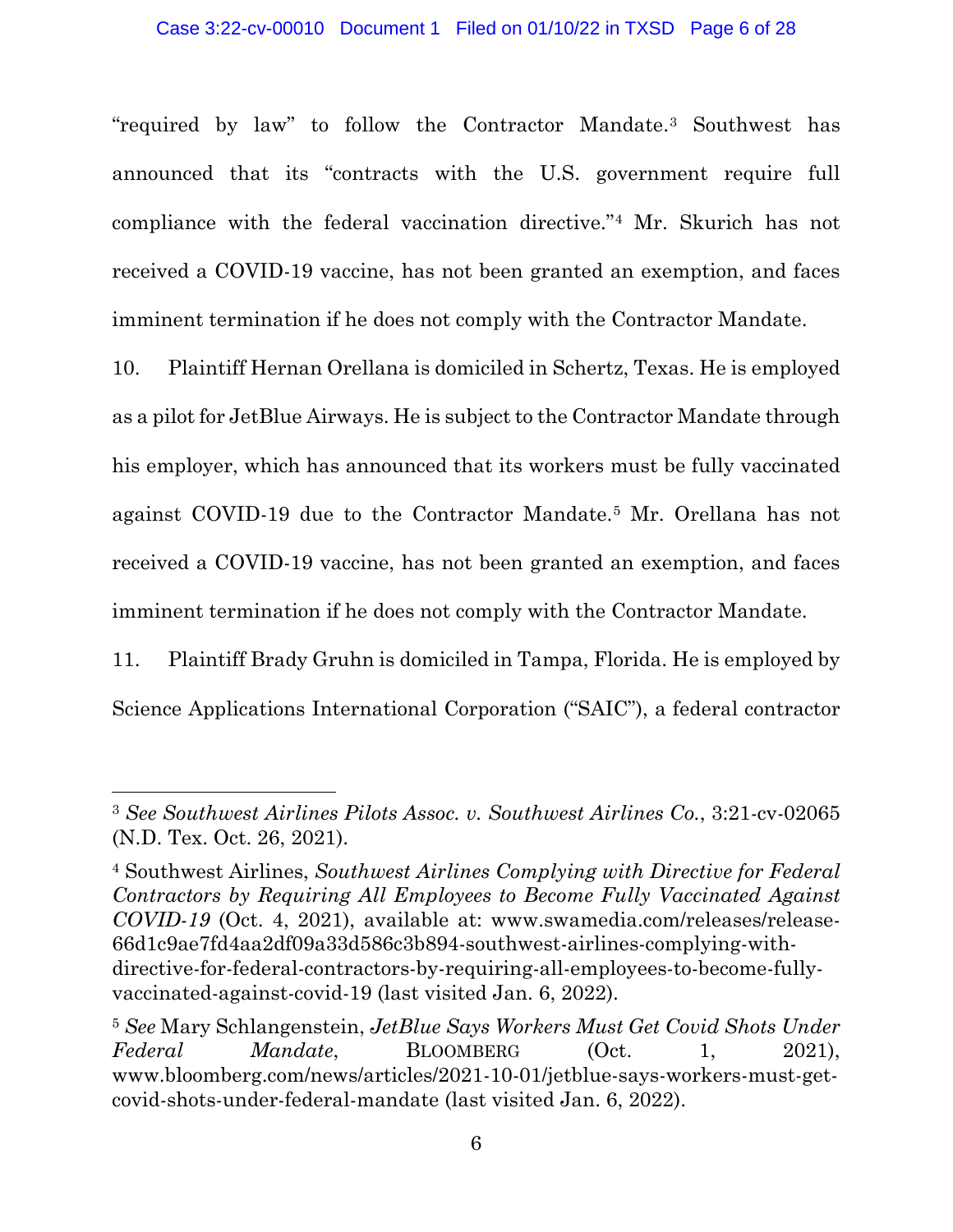#### Case 3:22-cv-00010 Document 1 Filed on 01/10/22 in TXSD Page 7 of 28

that is subject to the Contractor Mandate. Mr. Gruhn has not received a COVID-19 vaccine, has not been granted an exemption, and faces imminent termination if he does not comply with the Contractor Mandate.

12. Plaintiff Brian Economy is domiciled in Chesapeake, Virginia. He is employed by Atlantic Diving Supply d/b/a ADS, Inc., a federal contractor that is subject to the Contractor Mandate. Mr. Economy has not received a COVID-19 vaccine, has not been granted an exemption, and faces imminent termination if he does not comply with the Contractor Mandate.

### **B. Defendants**

13. Defendant Joseph Biden, the President of the United States, is sued in his official capacity. President Biden issued Executive Order 14042.

14. Defendant Safer Federal Workforce Task Force (also referred to as the "Task Force") was created by Executive Order 13991, *Protecting the Federal Workforce and Requiring Mask-Wearing*, 86 Fed. Reg. 7,045 (Jan. 25, 2021) ("Executive Order 13991"), which was signed by President Biden the day he was inaugurated on January 20, 2021. The Task Force was established to generally "provide ongoing guidance" to the Federal Government and its employees during the COVID-19 pandemic. Executive Order 13991*,* 86 Fed. Reg. at 7046.

7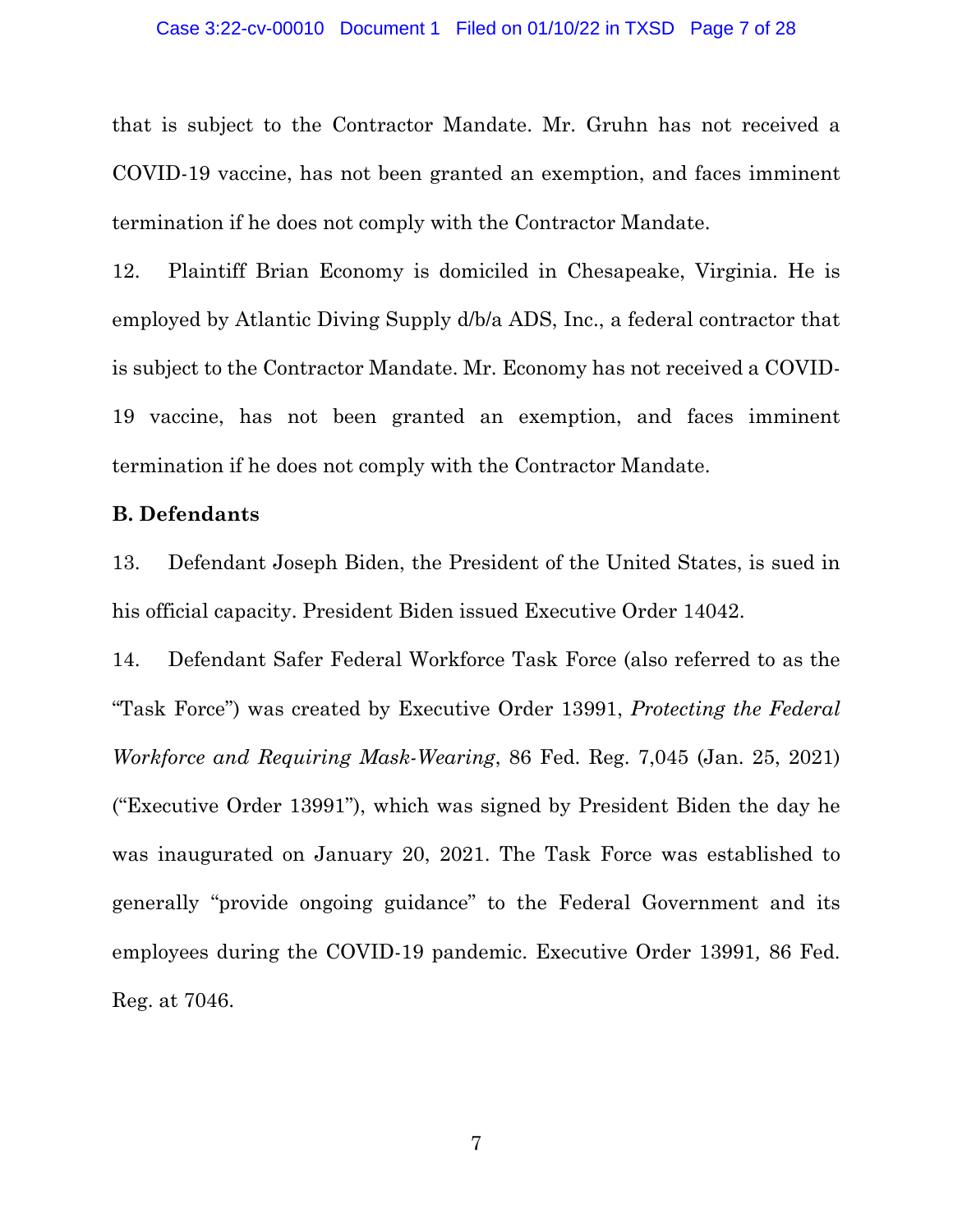#### Case 3:22-cv-00010 Document 1 Filed on 01/10/22 in TXSD Page 8 of 28

15. Defendant Office of Personnel Management ("OPM") is an agency of the United States government which "serves as the chief human resources agency and personnel policy manager for the Federal Government."[6](#page-7-0) 

16. Defendant Kiran Ahuja is the OPM Director. She is a co-chair and member of the Task Force. She is sued in her official capacity.

17. Defendant General Services Administration ("GSA) is an agency of the United States government which "provides workplaces by constructing, managing, and preserving government buildings and by leasing and managing commercial real estate."[7](#page-7-1) 

18. Defendant Robin Carnahan is the GSA Administrator. She is sued in her official capacity. She is a co-chair and member of the Task Force.

19. Defendant Jeffrey Zients, the White House COVID-19 Response Coordinator, is sued in his official capacity. He is a co-chair and member of the Task Force.

20. Defendant L. Eric Patterson, the Director of the Federal Protective Service, is sued in his official capacity. He is a member of the Task Force.

<span id="page-7-0"></span><sup>6</sup> Office of Personnel Management, *Our Agency*, available at: https://www.opm.gov/about-us/ (last visited Jan. 6, 2022).

<span id="page-7-1"></span><sup>7</sup> General Services Administration, *About Us*, available at: https://www.gsa.gov/about-us (last visited Jan. 6, 2022).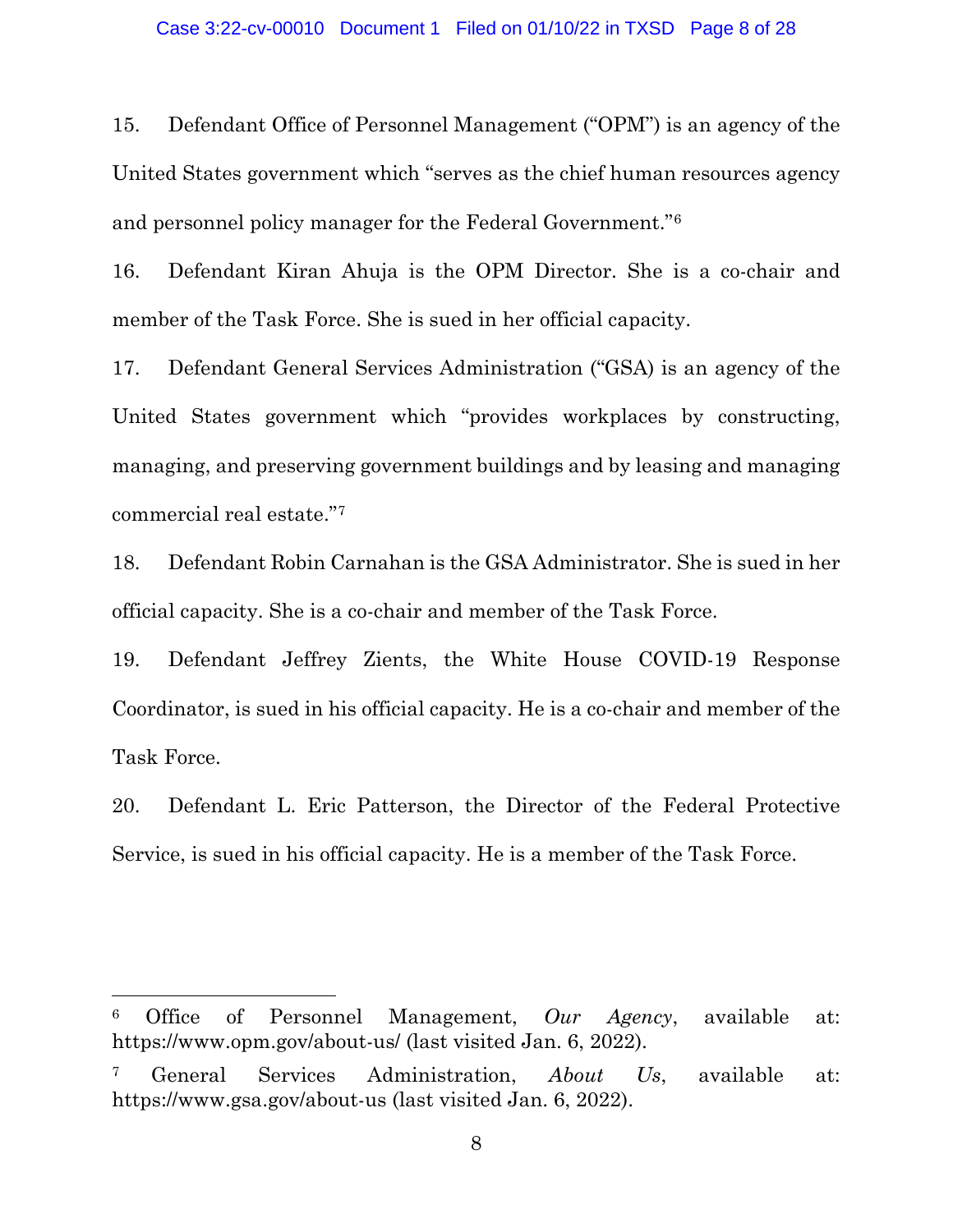#### Case 3:22-cv-00010 Document 1 Filed on 01/10/22 in TXSD Page 9 of 28

21. Defendant James M. Murray, Director of the U.S. Secret Service and member of the Task Force, is sued in his official capacity.

22. Defendant Deanne Criswell is the Director of the Federal Emergency Management Agency and is a member of Task Force. She is sued in her official capacity.

23. Defendant Rochelle Walensky, the Director of the Centers for Disease Control and Prevention ("CDC"), is sued in her official capacity. She is a member of Task Force.

24. Defendant Federal Acquisition Regulatory Council ("FAR Council") issues and maintains a "Government-wide procurement regulation." 41 U.S. Code § 1303(a).

25. Defendant Office of Management and Budget ("OMB") is an agency of the United States government, which "oversees the implementation of the President's vision across the Executive Branch."[8](#page-8-0)

26. Defendant Shalanda Young, Acting Director of OMB and member of the Task Force, is sued in her official capacity.

27. Defendant Lesley A. Field, Acting Administrator for Federal Procurement of OMB and member of the FAR Council, is sued in her official capacity.

<span id="page-8-0"></span><sup>8</sup> White House, Office of Management and Budget, available at: https://www.whitehouse.gov/omb/ (last visited Jan. 6, 2022).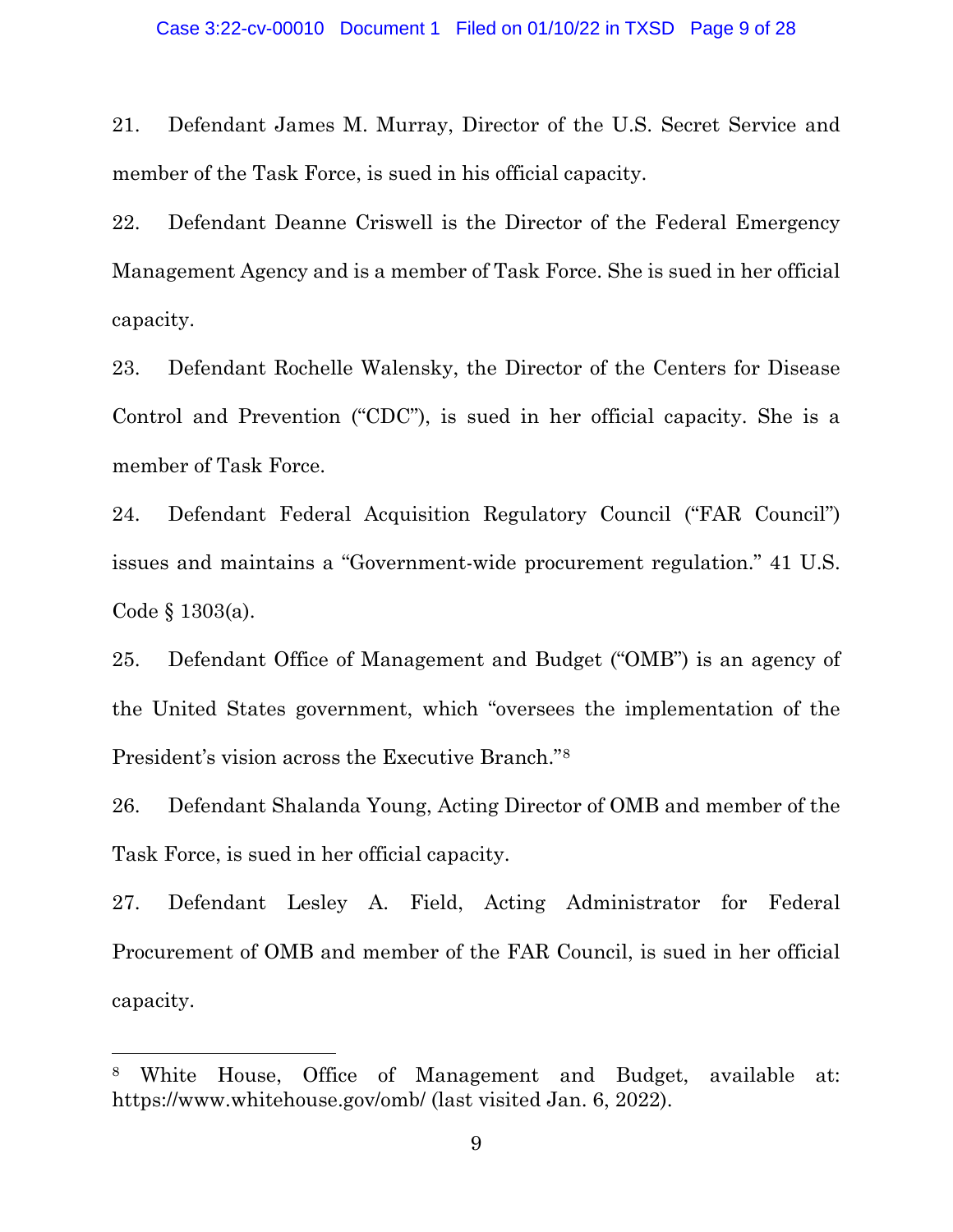28. Defendant John M. Tenaglia, Principal Director of Defense Pricing and Contracting of the Department of Defense, and member of the FAR Council, is sued in his official capacity.

29. Jeffrey A. Koses, Senior Procurement Executive & Deputy Chief Acquisition Officer of the GSA and member of the FAR Council, is sued in his official capacity.

30. Karla S. Jackson, the Assistant Administrator for Procurement of the National Aeronautics and Space Administration ("NASA") and a member of FAR Council, is sued in her official capacity.

### **LEGAL AND FACTUAL BACKGROUND**

### **A. The Biden Administration's Vaccine Mandates**

31. At a September 9, 2021 press conference, President Biden announced his intent to use the full force of the federal government to mandate COVID-19 vaccines for millions of Americans. He proclaimed his disdain for those Americans – like Plaintiffs – who exercised their natural and Constitutionallyprotected rights to medical autonomy and bodily integrity, stating "our patience is wearing thin. And your refusal [to be vaccinated] has cost all of us." Biden Mandate Remarks, *supra* note [2.](#page-2-2)

32. Dissatisfied with the personal medical decisions of millions of Americans, President Biden started with the unlawful edicts: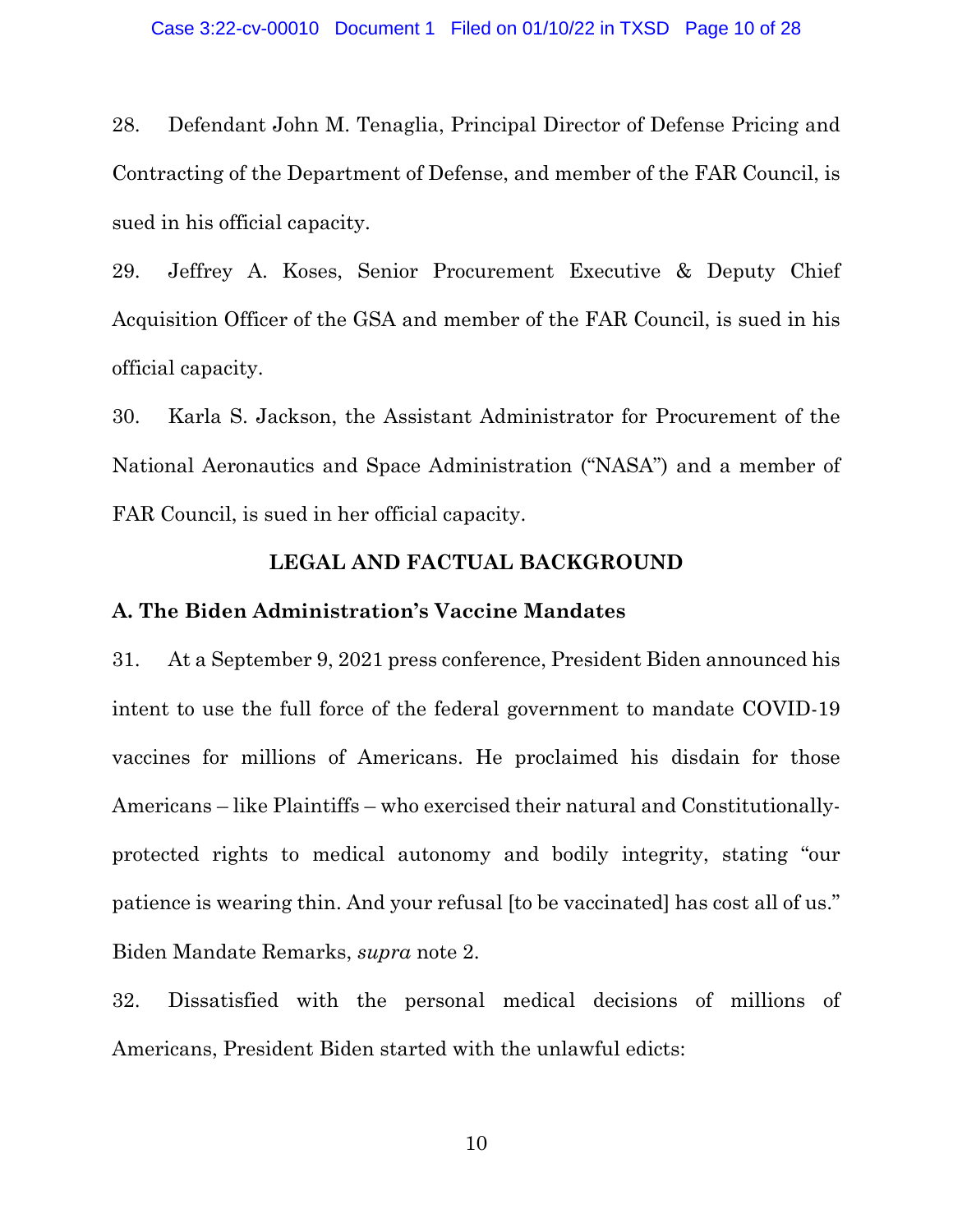I will sign an executive order that will now require all executive branch federal employees to be vaccinated — all. And I've signed another executive order that will require federal contractors to do the same.

Id. He declared that vaccines would be required "to do business with the federal government." *Id.* And for those state governors who chose to oppose his federal power grab, President Biden promised "I'll use my power as President to get them out of the way." *Id.*

33. The Biden Administration then "pored over the U.S. Code in search of authority, or a 'work-around,' for imposing a national vaccine mandate." *BST*, 17 F.4th at 612. It found its "work-around" in the OSHA Mandate, the CMS Mandate, and the Federal Contractor Mandate. The OSHA Mandate, issued on November 5, 2021 through a rarely-used emergency temporary standard (ETS), would require approximately 264,000 entities to implement COVID-19 vaccination polices to approximately 84.2 million workers. 86 Fed. Reg. at 61,475.

34. The OSHA Mandate was immediately challenged in courts across the country. "Within 10 days, 34 lawsuits were filed, covering all 12 regional circuit courts."[9](#page-10-0) On November 12, 2021, the Fifth Circuit issued a stay pending review

<span id="page-10-0"></span><sup>9</sup> Andrea Hsu, *6th Circuit Court 'wins' lottery to hear lawsuits against Biden's vaccine rule*, NPR (Nov. 16, 2021), available at: https://www.npr.org/2021/11/16/1056121842/biden-lawsuit-osha-vaccinemandate-court-lottery (last visited Jan. 6, 2022).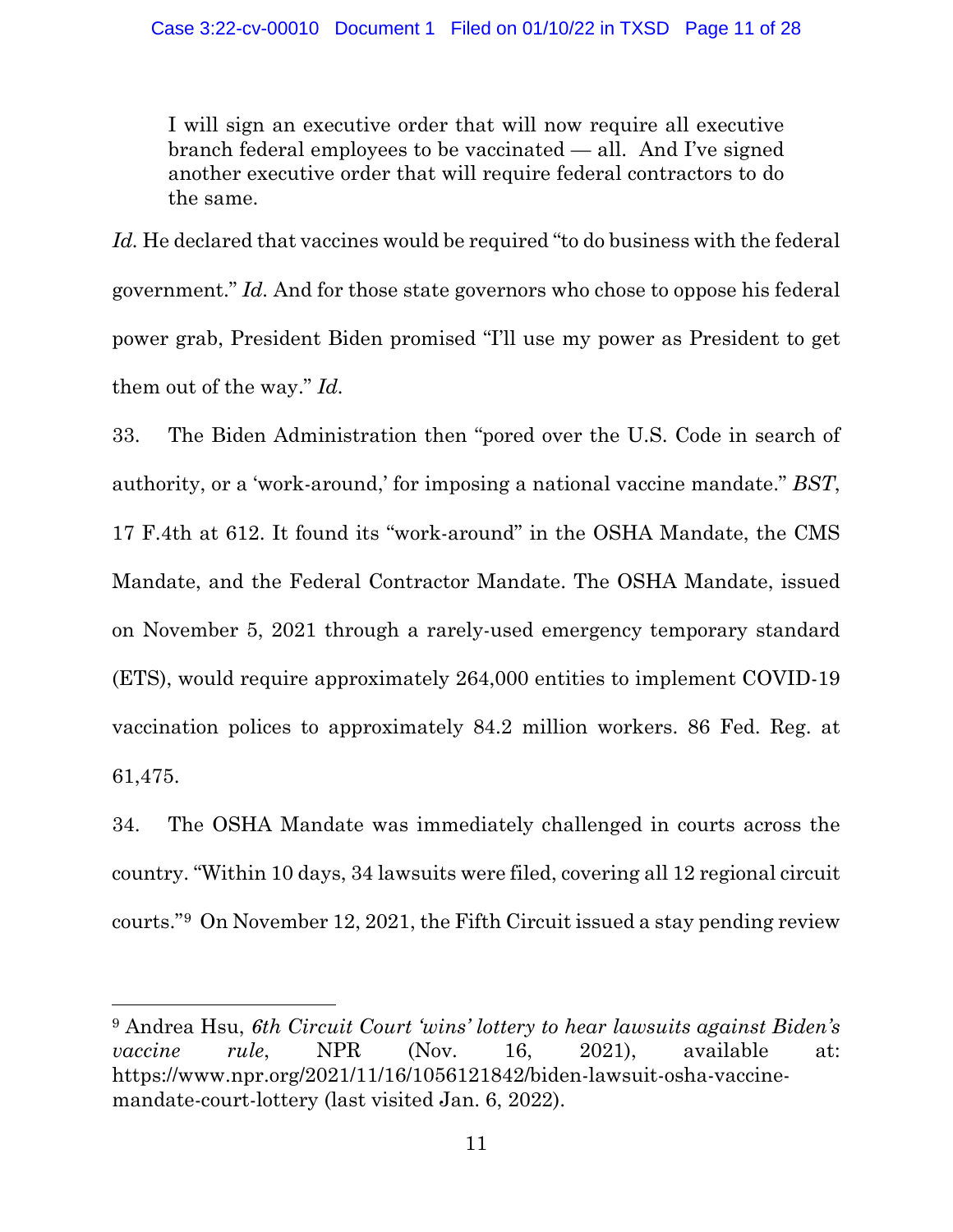of the OSHA Mandate, ordering that "OSHA take no steps to implement or enforce the Mandate until further court order." *BST*, 17 F.4th at 619. The challenges to the OSHA Mandate were consolidated to the Sixth Circuit, which recently rejected the Biden Administration's request to expedite the "briefing schedule on its motion to dissolve the Fifth Circuit's stay."[10](#page-11-0) The OSHA Mandate is currently set for oral argument before the Supreme Court on January 7, 2022.

35. The Biden Administration also issued the CMS Mandate on November 5, 2021. It required "the staff of twenty-one types of Medicare and Medicaid healthcare providers to receive one vaccine by December 6, 2021, and to receive the second vaccine by January 4, 2022." *Louisiana I*, 2021 WL 5609846, at \*1. It covered "over 10.3 million health care workers in the United States." *Id*. On November 29, 2021, the District Court for the Eastern District of Missouri enjoined the federal government from implementing or enforcing the CMS Mandate in ten states. *See Missouri v. Biden*, --- F.Supp.3d ---, 2021 WL 5564501 (E.D. Mo. Nov. 29, 2021) ("*Missouri*").

36. The next day, on November 30, 2021, a District Court for the Western District of Louisiana issued a nationwide injunction, with the exception of the

<span id="page-11-0"></span><sup>10</sup> Robert Iafolla, *Biden Shot-or-Test Litigation Denied Fast-Track Schedule*, BLOOMBERG LAW (Dec. 3, 2021), available at: https://news.bloomberglaw.com/daily-labor-report/biden-shot-or-test-rulelitigation-denied-fast-track-schedule (last visited Jan. 6, 2022).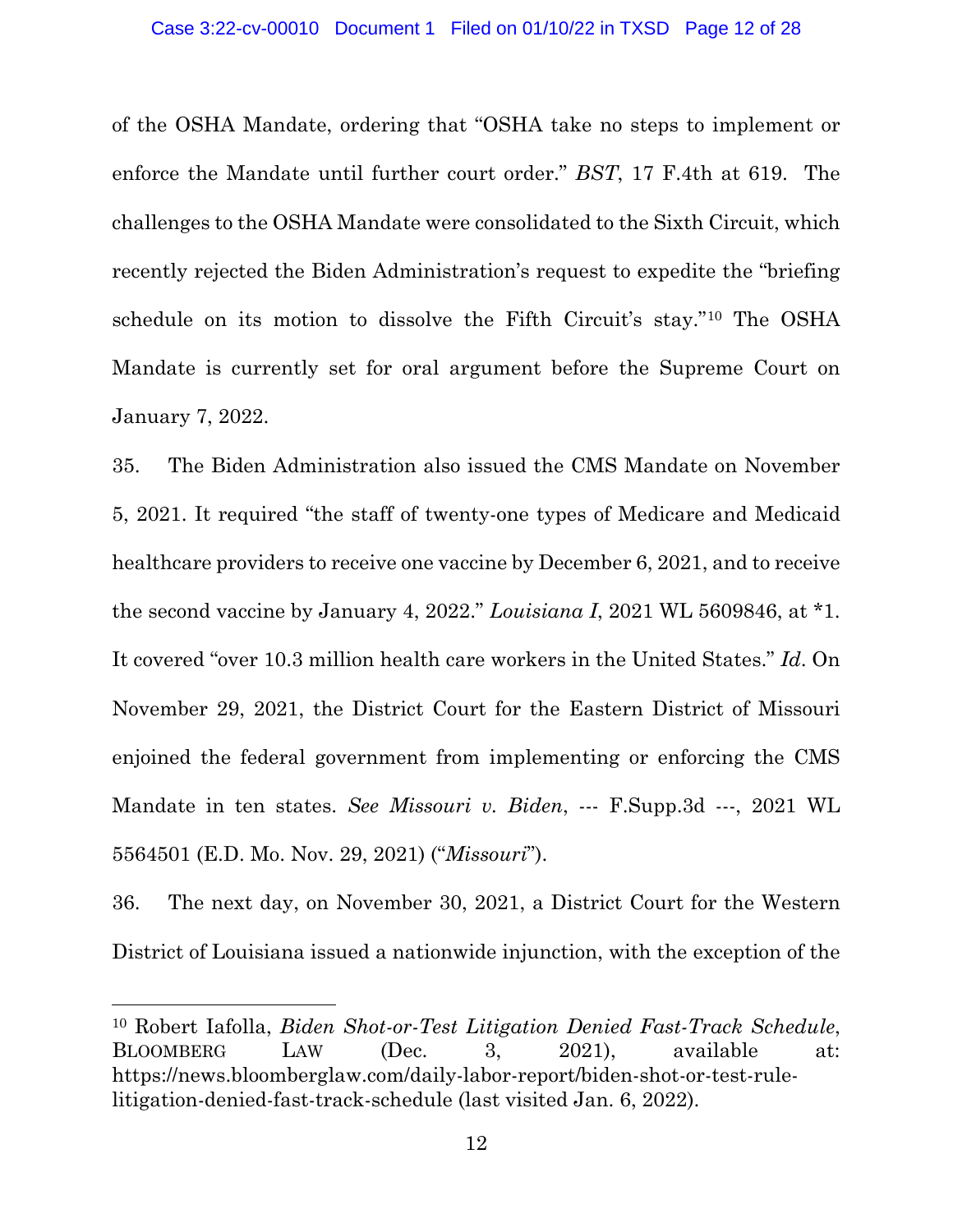#### Case 3:22-cv-00010 Document 1 Filed on 01/10/22 in TXSD Page 13 of 28

ten states covered by the injunction ordered by the court in *Missouri*. *See Louisiana I*. That court held that the government did "not have the authority to implement the CMS Mandate." *Id.*, 2021 WL 5609846, at \*1. The Fifth Circuit recently limited that nationwide stay to the 14 plaintiff states, with the court noting it "cannot say that the Secretary has made a strong showing of likely success on the merits." *Louisiana II,* 20 F.4th at 460. On January 7, 2022, the Supreme Court will hear appeals relating to the OSHA Mandate and the CMS Mandate.

37. Courts have also considered challenges to the federal Head Start program's vaccine mandate ("Head Start Mandate") in which the Department of Health and Human services requires Head Start staff and contractors "to be vaccinated and near-universal masking of children and adults." *Texas v. Becerra*, 5:21-cv-300, 2021 WL 6198109, at \*1 (N.D. Tex. Dec. 31, 2021). On December 31, 2021, a court in the Northern District of Texas enjoined the Head Start Mandate in the State of Texas pending a trial on the merits. *Id*. On January 1, 2022, a federal court in the Western District of Louisiana enjoined the implementation of the Head Start Mandate for 24 more states. *See Louisiana v. Becerra*, --- F.Supp.3d ---, 2022 WL 16571 (W.D. La. Jan. 1, 2022). 38. The Contractor Mandate has faced the same type of scrutiny and has not fared any better. On November 30, 2021, a district court in the Eastern District of Kentucky granted a request for preliminary injunction, enjoining the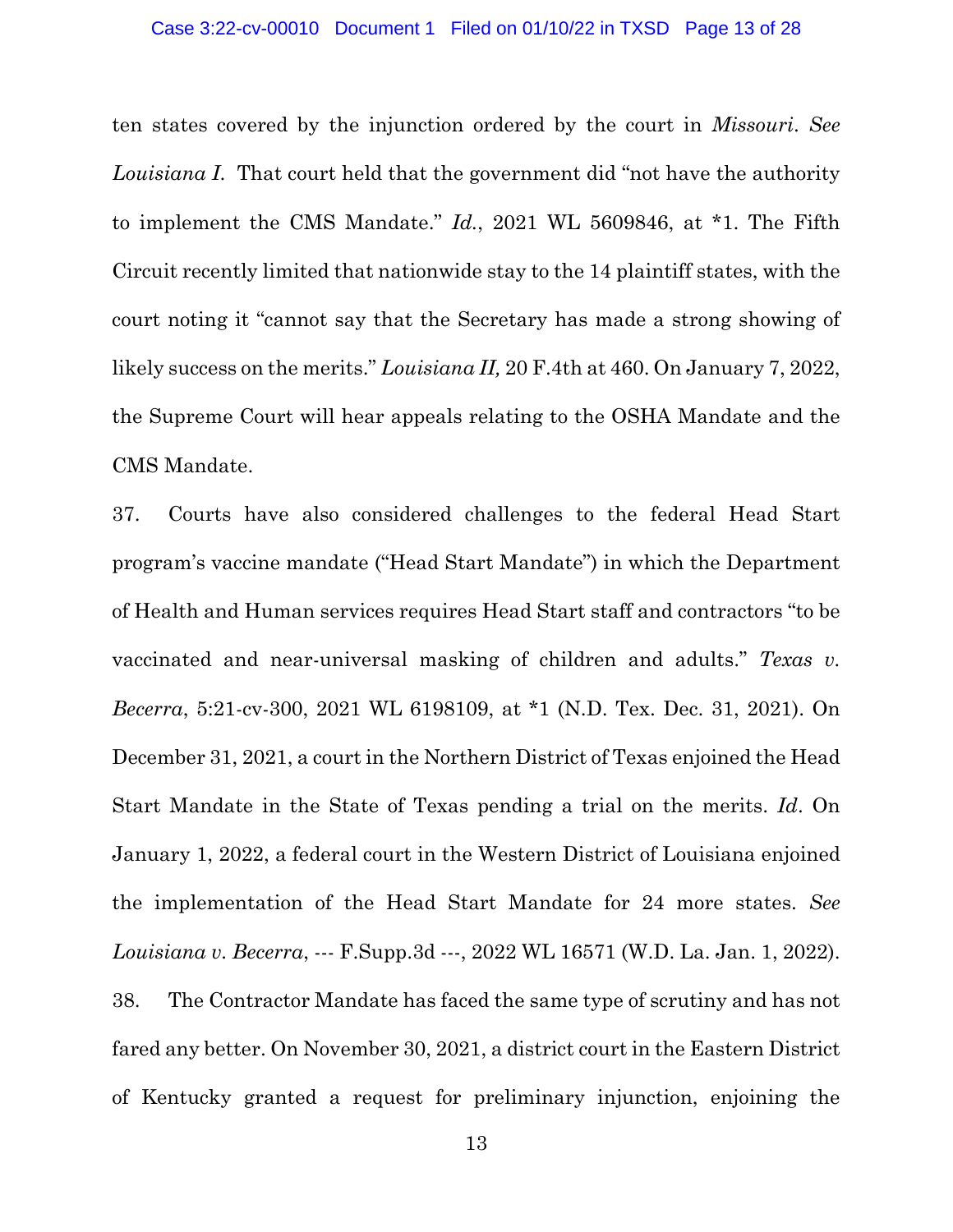#### Case 3:22-cv-00010 Document 1 Filed on 01/10/22 in TXSD Page 14 of 28

government "from enforcing the vaccine mandate for federal contractors and subcontractors in all covered contracts in Kentucky, Ohio, and Tennessee." *Kentucky I*, 2021 WL 5587446, at \*14. That court asked an important question: "Can the president use congressionally delegated authority to manage the federal procurement of goods and services to impose vaccines on the employees of federal contractors and subcontractors?" *Id.*, 2021 WL 5587446, at \*1. The answer was "no." *Id.*

39. One week later, a district court in Georgia issued a nationwide injunction, stating those plaintiffs "have a likelihood of proving that Congress, through the language it used, did not clearly authorized the President to issue" the Contractor Mandate. *Georgia*, 2021 WL 5779939, at \*9. On December 20, 2021, a federal court in Missouri enjoined the enforcement of the Contractor Mandate "for federal contractors and subcontractors in all covered contracts in Missouri, Nebraska, Alaska, Arkansas, Iowa, Montana, New Hampshire, North Dakota, South Dakota, and Wyoming." *Missouri v. Biden*, No. 4:21-cv-1300, 2021 WL 5998204, at \*8 (E.D. Mo. Dec. 20, 2021). Soon thereafter, a district court in Florida held that the state of "Florida demonstrates a substantial likelihood that Executive Order 14042 exceeds the President's authority under" the Federal Property and Administrative Services Act. *Florida v. Nelson*, --- F.Supp.3d ---, 2021 WL 6108948, at \*16 (M.D. Fla. Dec. 22, 2021).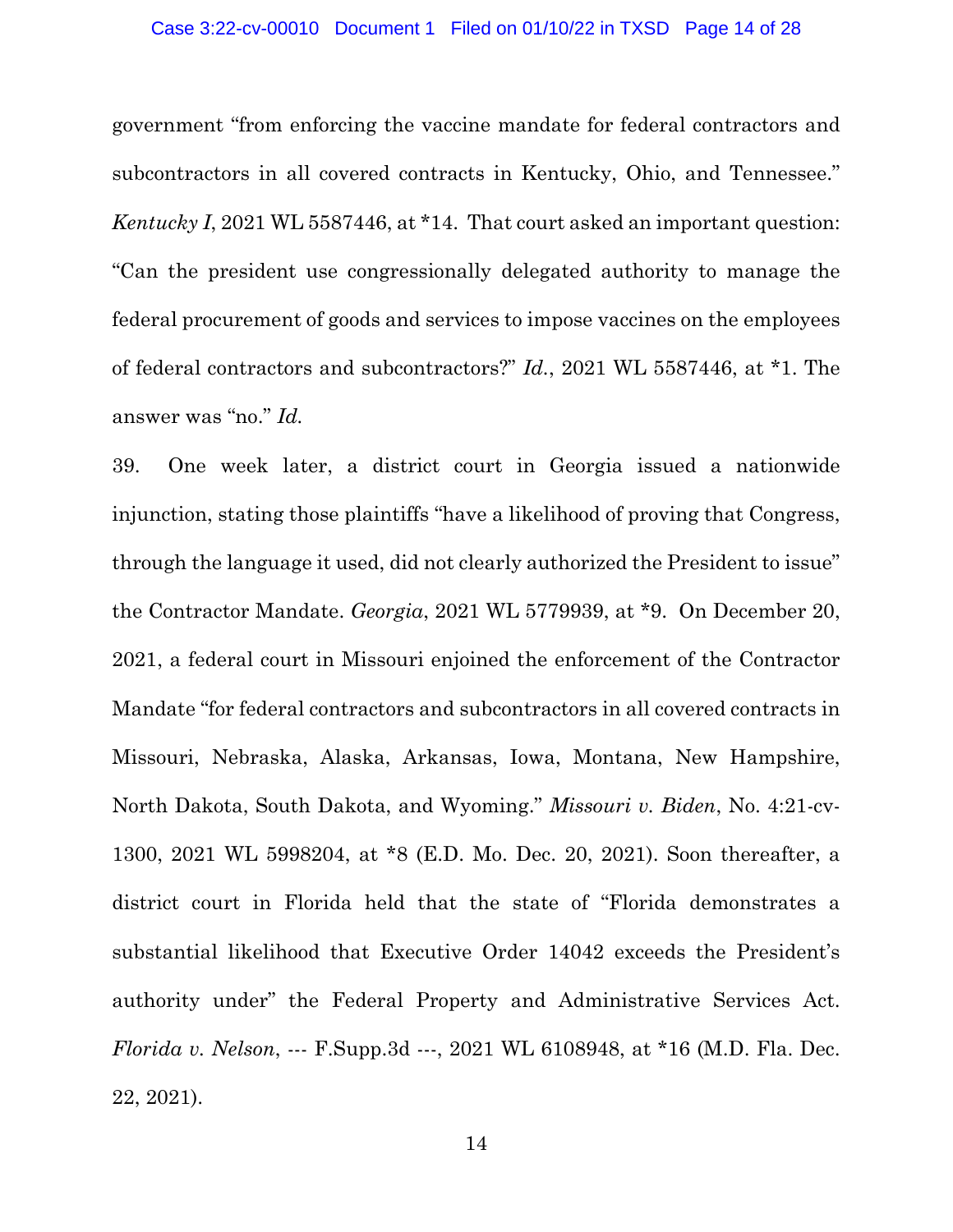# **B. The Contractor Mandate – Background**

# **1. Executive Order 14042**

40. As part of the "work-around," on November 9, 2021, President Biden signed Executive Order 14042. It expressly relied on the Federal Property and Administrative Services Act ("FPASA"), 40 U.S.C 40 U.S.C. § 101 et seq., and the supposed authority it vested to President Biden. 86 Fed. Reg. at 50,985.

41. The alleged purpose of Executive Order 14042 is to promote "economy and efficiency in procurement by contracting with sources that provide adequate COVID-19 safeguards for their workforce." *Id*. It orders "[e]xecutive departments and agencies" to "include a clause that the contractor and any subcontractors (at any tier) shall incorporate into lower-tier subcontracts" by October 8, 2021, if practicable. *Id*. at 50,985-50,986. It further states:

This clause shall specify that the contractor or subcontractor shall, for the duration of the contract, comply with all guidance for contractor or subcontractor workplace locations published by the Safer Federal Workforce Task Force (Task Force Guidance or Guidance), provided that the Director of the Office of Management and Budget (Director) approves the Task Force Guidance and determines that the Guidance, if adhered to by contractors or subcontractors, will promote economy and efficiency in Federal contracting. *Id*. at 50,985.

42. Executive Order 14042 applies "to any new contract; new contract-like instrument; new solicitation for a contract or contract-like instrument; extension or renewal of an existing contract or contract-like instrument; and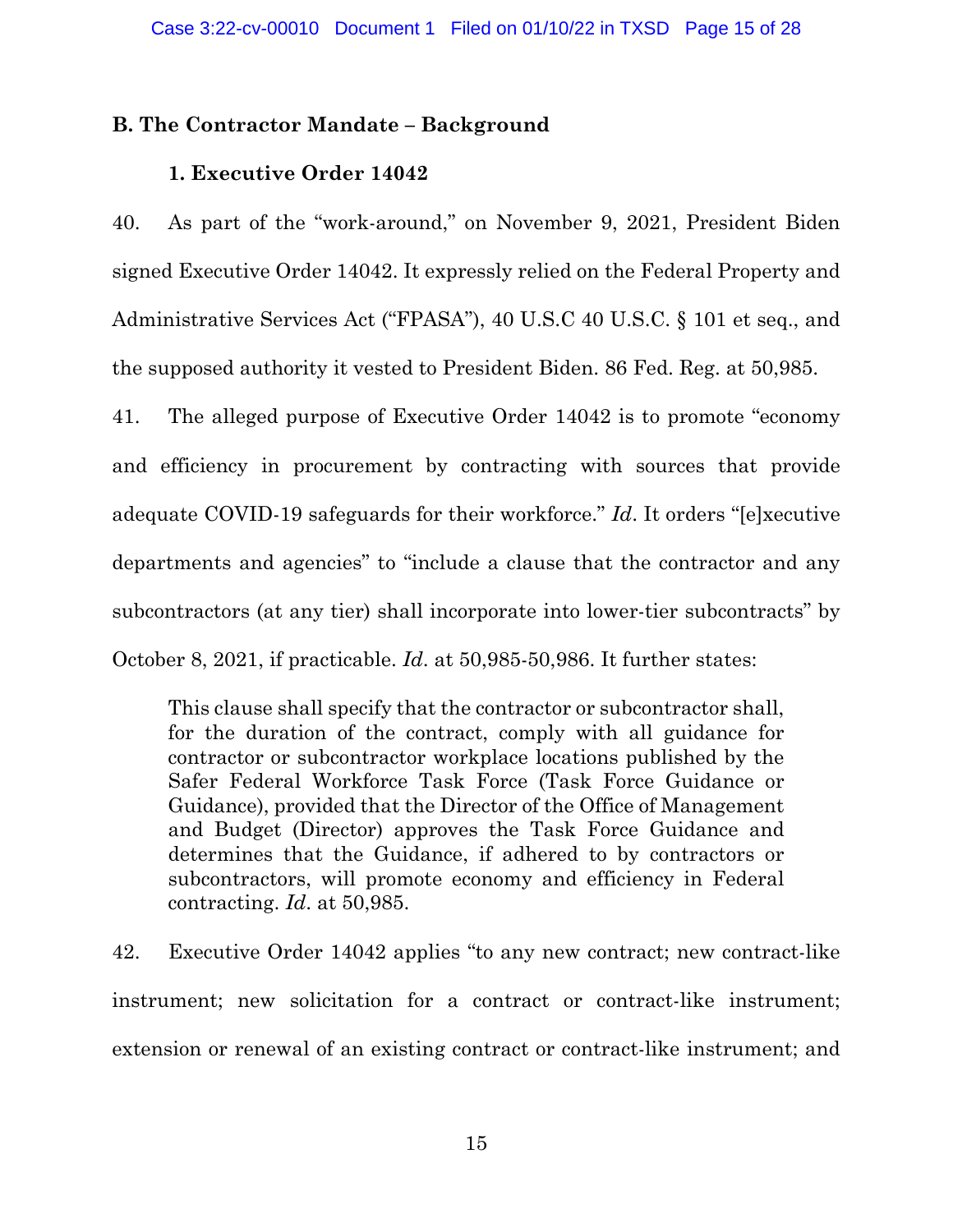### Case 3:22-cv-00010 Document 1 Filed on 01/10/22 in TXSD Page 16 of 28

exercise of an option on an existing contract or contract-like instrument" if they meet certain requirements. *Id*. at 50,986.

### **2. Task Force Guidance**

<span id="page-15-1"></span> $\overline{a}$ 

43. The Task Force, which set forth some terms of the Contractor Mandate, was established by President Biden through Executive Order 13991, which he signed on the day of his inauguration.

44. The mission of the Task Force was to "provide ongoing guidance to heads of agencies on the operation of the Federal Government, the safety of its employees, and the continuity of Government functions during the COVID-19 pandemic." Executive Order 13991, 86 Fed. Reg.at 7,046. The Task Force's guidance is to be "based on public health best practices as determined by CDC and other public health experts" on topics such as testing, contract tracing, physical distancing, equipment, teleworking, and vaccine administration "as they relate to the Federal workforce." *Id*.

45. On September 24, 2021, in response to Executive Order 14042, the Task Force issued its "COVID-19 Workplace Safety: Guidance for Federal Contractors and Subcontractors" ("Guidance").[11](#page-15-0) It states that "[f]ederal

<span id="page-15-0"></span><sup>11</sup> *See* Safer Federal Workforce Task Force, *COVID-19 Workplace Safety: Guidance for Federal Contractors and Subcontractors* (updated November 10, 2021) ("Task Force Guidance"), available at: https://www.saferfederalworkforce.gov/downloads/Guidance%20for%20Feder al%20Contractors\_Safer%20Federal%20Workforce%20Task%20Force\_202111 10.pdf (last visited Jan. 6, 2021).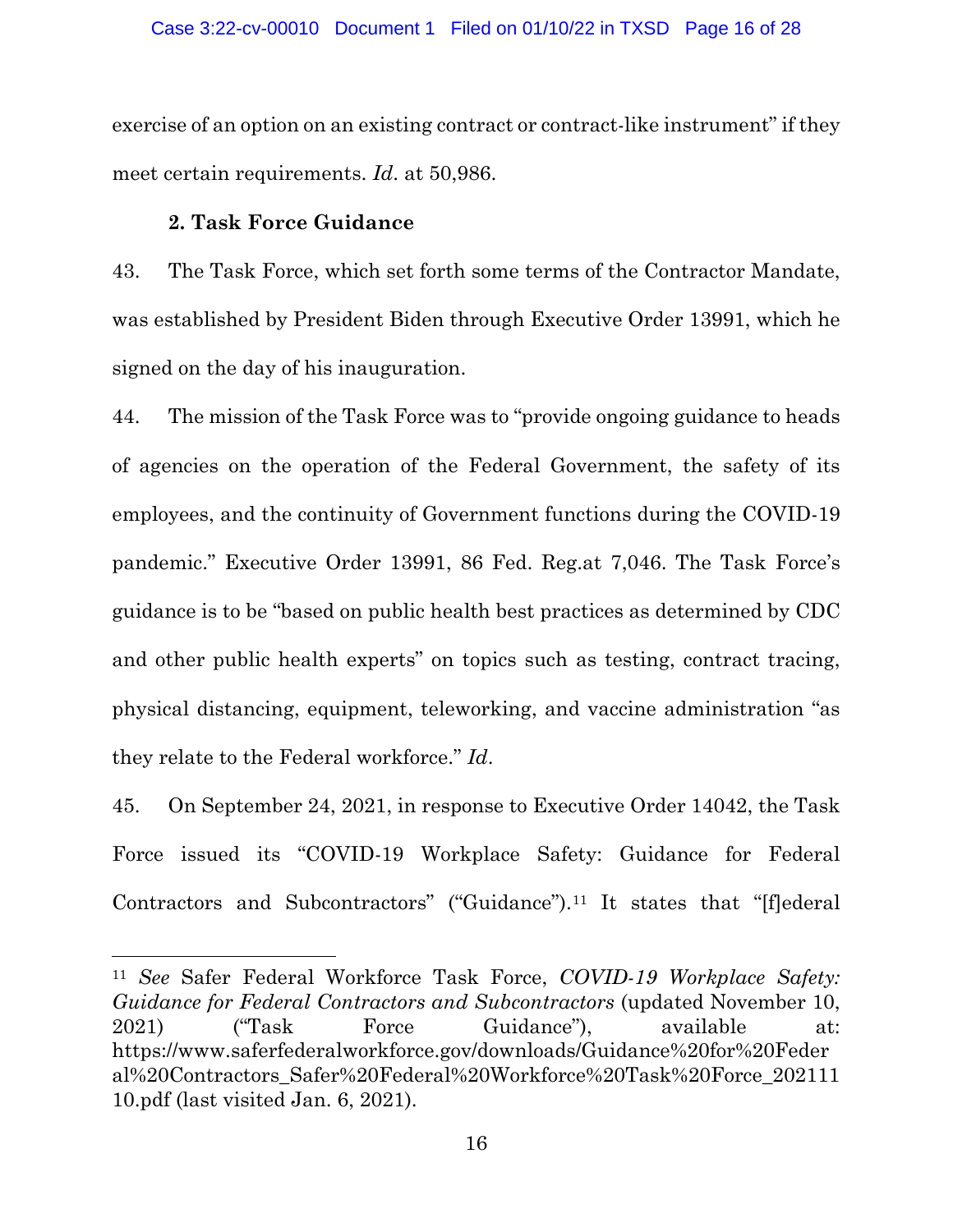contractors and subcontractors with a covered contract will be required to" ensure the "COVID-19 vaccination of covered contractor employees, except in limited circumstances where an employee is legally entitled to an accommodation." *Id.* "Covered contractor employees must be fully vaccinated no later than January 18, 2022." *Id.*

46. The Task Force Guidance noted Executive Order 14042:

[S]ets out a process for the Federal Acquisition Regulatory Council ("FAR Council") to implement such protocols and guidance for covered Federal procurement solicitations and contracts subject to the Federal Acquisition Regulation ("FAR") and for agencies that are responsible for covered contracts and contract-like instruments not subject to the FAR to take prompt action to ensure that those covered contracts and contract-like instruments include the clause, consistent with the order. *Id.*

47. The Task Force declared that the "[c]overed contractors shall adhere to the requirements of this Guidance." *Id.* It also stated the Director of OMB "under the Federal Property and Administrative Services Act determined that this Guidance will promote economy and efficiency in Federal contracting if adhered to by Government contractors and subcontractors." *Id.*

### **3. OMB Determination**

48. On that same day – September 24, 2021 – Defendant OMB Acting Director Shalanda Young issued the agency's short "Determination of the Promotion of Economy and Efficiency in Federal Contracting Pursuant to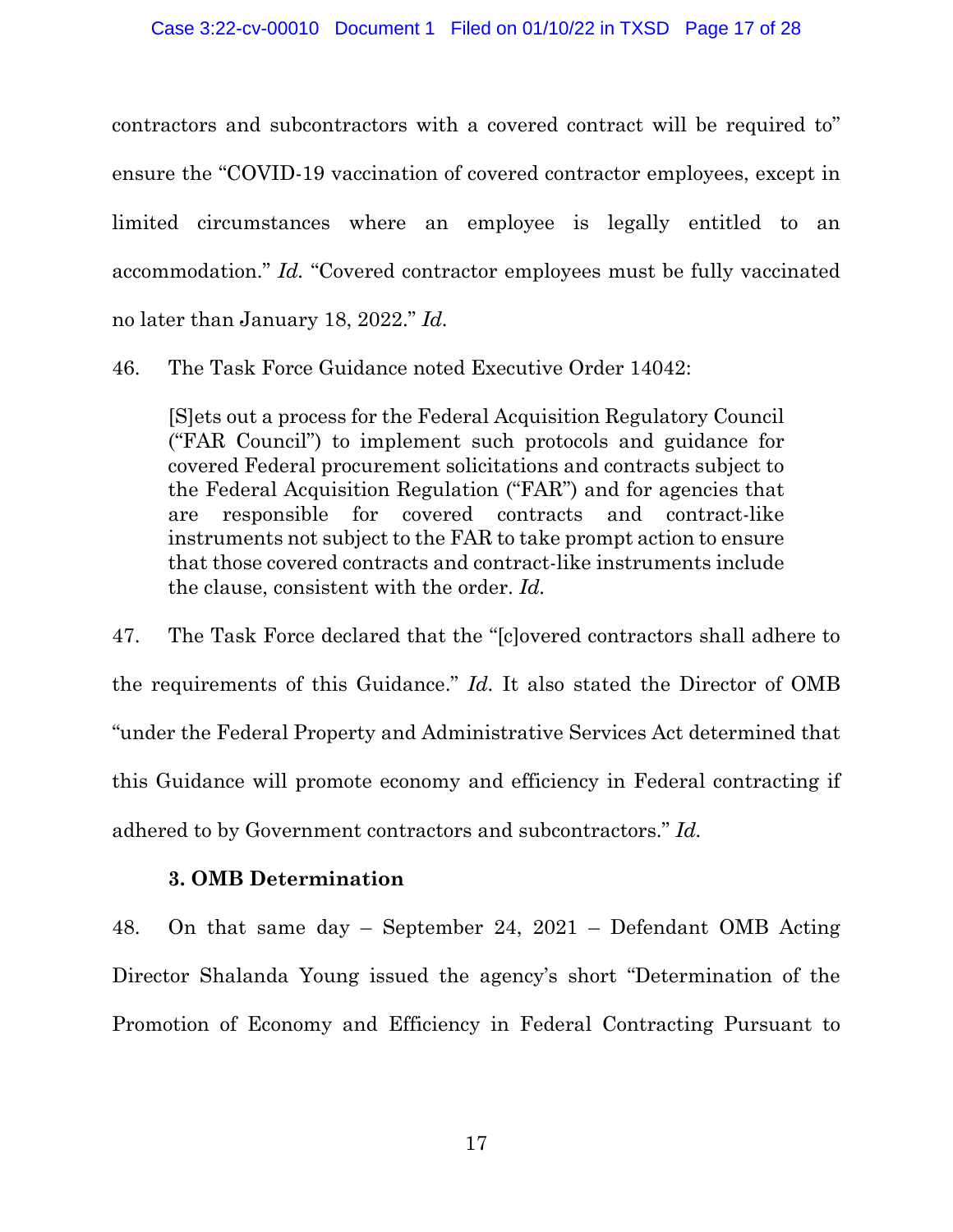Executive Order No. 14042." 86 Fed. Reg. 53,691-01 (Sept. 28, 2021) ("OMB

Determination"). There, the OMB Acting Director stated:

I have determined that compliance by Federal contractors and subcontractors with the COVID-19 workplace safety protocols detailed in that [Task Force] guidance will improve economy and efficiency by reducing absenteeism and decreasing labor costs for contractors and subcontractors working on or in connection with a Federal Government contract. *Id*., 86 Fed. Reg. at 53,692.

49. The OMB Determination was later updated and published on November 16, 2021.[12](#page-17-0) It stated that employees of "Federal contractors and subcontractors with a covered contract" will be required to receive COVID-19 vaccination "except in limited circumstances where an employee is legally entitled to an accommodation." Revised OMB Determination, 86 Fed. Reg. at 63,418. It kept the Task Force vaccine timeline, stating employees of covered contractors "must be fully vaccinated no later than January 18, 2022." *Id*.

# **4. FAR Council Memorandum**

 $\overline{a}$ 

50. On September 30, 2021, the FAR Council issued a memorandum concerning the "Issuance of Agency Deviations to Implement Executive Order 14042."[13](#page-17-1) This memorandum was signed by Defendants Lesley A. Field, OMB,

<span id="page-17-1"></span><span id="page-17-0"></span><sup>12</sup> *See* OMB, Notice of Determination, *Determination of the Acting OMB Director Regarding the Revised Safer Federal Workforce Task Force Guidance for Federal Contractors and the Revised Economy & Efficiency Analysis*, 86 Fed. Reg. 63,418-01 (Nov. 16, 2021) ("Revised OMB Determination"). <sup>13</sup> White House, *FAR Council Guidance* (Sept. 30, 2021), available at: https://www.whitehouse.gov/wp-content/uploads/2021/09/FAR-Council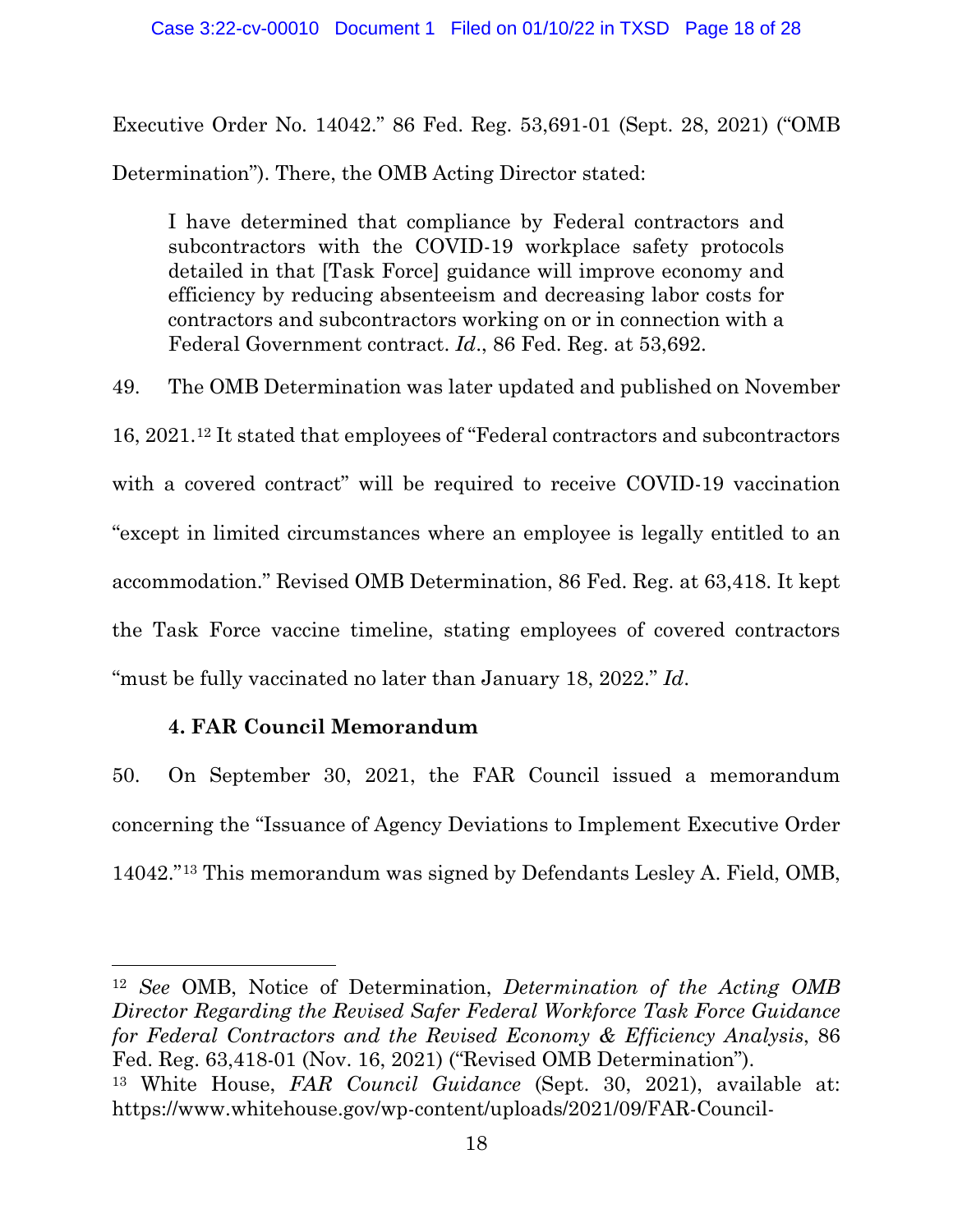Acting Administrator for Federal Procurement Policy; John M. Tenaglia, Principal Director, Defense Pricing and Contracting, Department of Defense; Jeffrey A. Koses, GSA, Senior Procurement Executive & Deputy Chief Acquisition Officer, Office of Acquisition Policy; and Karla S. Jackson, Senior Procurement Executive, NASA, Assistant Administrator for Procurement. *Id.*

51. To implement Executive Order 14042, the FAR Council developed a "clause pursuant to section 3(a) of the order to support agencies in meeting the applicability requirements and deadlines set forth in the order" (the "FAR Deviation Clause"). *Id.*

52. The FAR deviation clause provided the language used to mandate compliance with the Task Force Guidance and the Contractor Mandate:

(c) *Compliance*. The Contractor shall comply with all guidance, including guidance conveyed through Frequently Asked Questions, as amended during the performance of this contract, for contractor or subcontractor workplace locations published by the Safer Federal Workforce Task Force (Task Force Guidance) at https:/www.saferfederalworkforce.gov/contractors/.

(d) Subcontracts. The Contractor shall include the substance of this clause, including this paragraph (d), in subcontracts at any tier that exceed the simplified acquisition threshold, as defined in Federal Acquisition Regulation 2.101 on the date of subcontract award, and are for services, including construction, performed in whole or in part within the United States or its outlying areas. *Id.*

Guidance-on-Agency-Issuance-of-Deviations-to-Implement-EO-14042.pdf (last visited Jan. 6, 2022).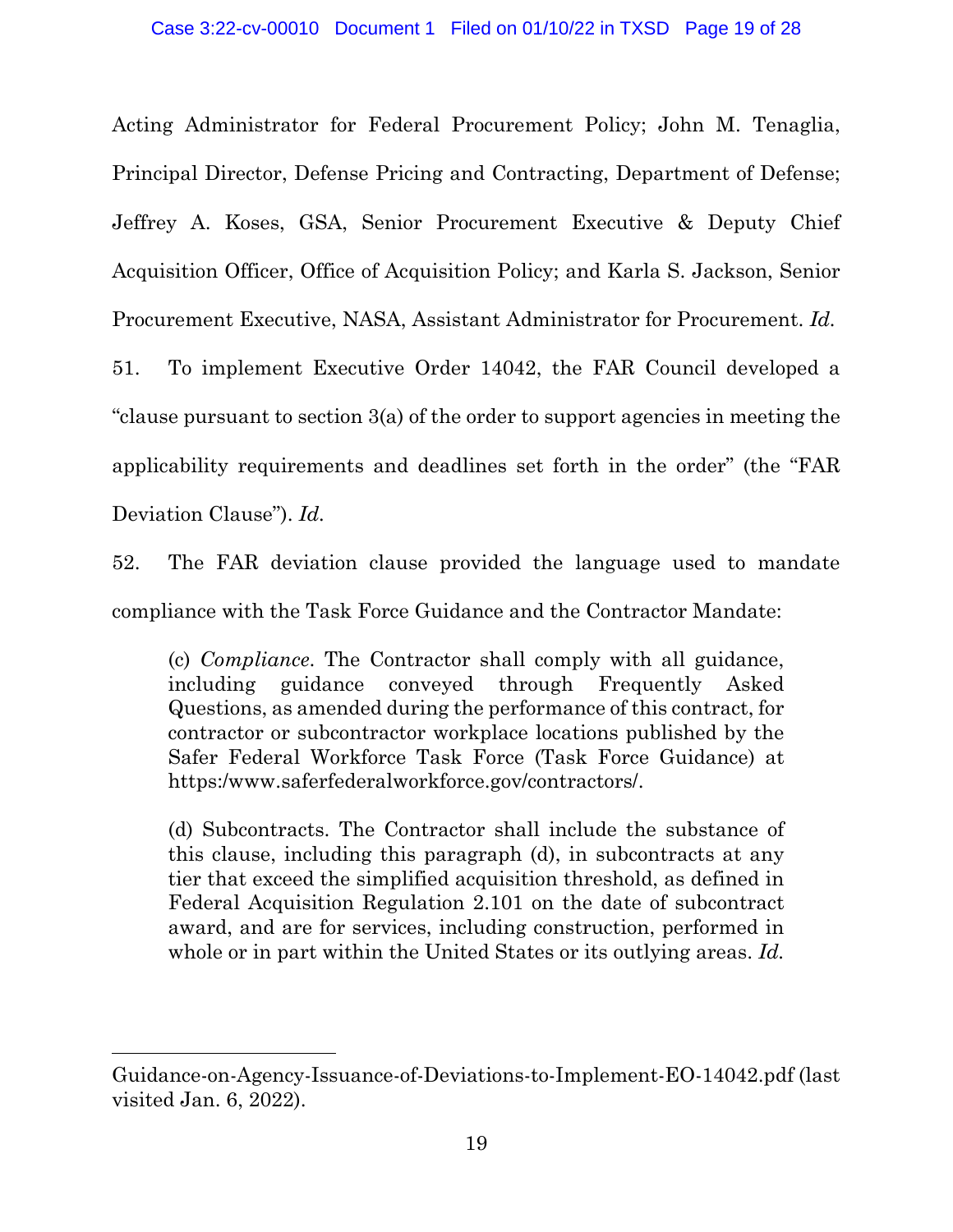53. The FAR Council provided that agencies should act to issue their deviations "expeditiously," reviewing and updating "any relevant guidance previously provided to contractors to ensure consistency with the deviated FAR text." *Id.* "Agencies are encouraged to make their deviations effective until the FAR is amended or the deviation is otherwise rescinded by the agency." *Id.* Moreover, "agencies are required to include an implementing clause in solicitations and contracts for services" for new contracts awarded on or after November 14, 2021; for new solicitations issued on or after October 15, 2021; for extensions or renewals of contracts awarded on or after October 15, 2021; and for options on existing contracts exercised on or after October 15, 2021. *Id.* 54. A deviation in this context means a contract clause that is "inconsistent with the FAR." FAR  $\S$  1.401. The deviation at issue in the present matter is inappropriate: "[w]hen an agency knows that it will require a class deviation on a permanent basis, it should propose a FAR revision, if appropriate." FAR § 1.404.

### **C. The Scope of the Contractor Mandate**

55. The Contractor Mandate applies to the "covered contractor employee" of a "covered contractor." *See* Task Force Guidance, *supra* note [11.](#page-15-1) A "covered contractor" is defined as "a prime contractor or subcontractor at any tier who is party to a covered contract." *Id.* A "covered contractor employee" means "any full-time or part-time employee of a covered contractor working on or in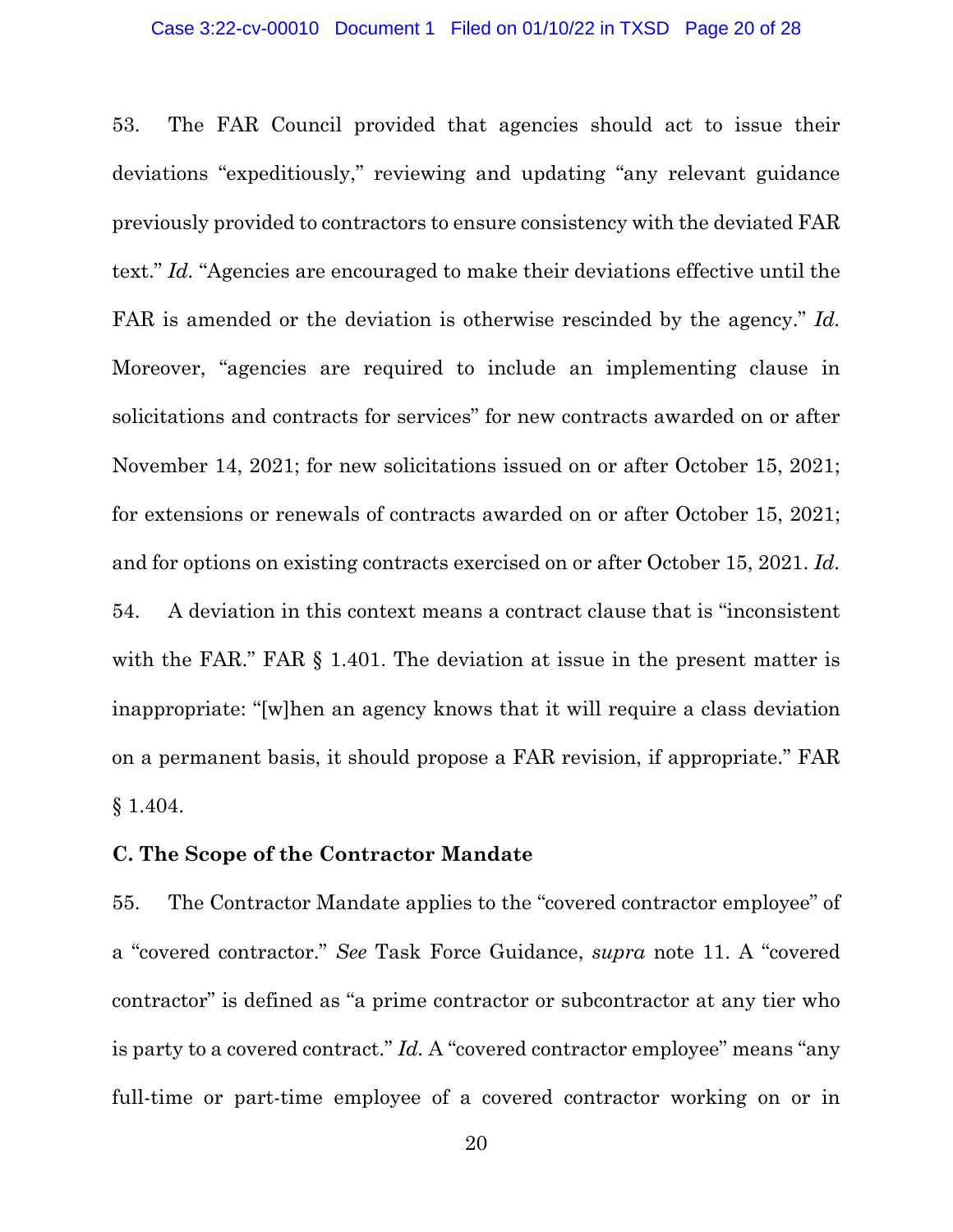#### Case 3:22-cv-00010 Document 1 Filed on 01/10/22 in TXSD Page 21 of 28

connection with a covered contract or working at a covered contractor workplace. This includes employees of covered contractors who are not themselves working on or in connection with a covered contract." *Id.*

56. The scope of the Contractor Mandate is breathtaking – estimated to cover "in the upper tens of millions" of employees.[14](#page-20-0) Per Task Force guidance, it would cover Americans who are in no way involved in working on a government contract, as long as their employer is a federal contractor or a subcontractor to a federal contractor. *See* Task Force Guidance, *supra* note [11.](#page-15-1) 57. The burden of complying with the Contractor Mandate ultimately falls on individuals like Plaintiffs, those who make ends meet and support their families by working for companies that have either contractor or subcontractor relationships with the U.S. government. For example, Plaintiff Daron Skurich works for Southwest Airlines and faces a company vaccination policy that "was adopted to comply with Executive Order 14042."[15](#page-20-1) Southwest has determined its "contracts with the U.S. government require full compliance with the

<span id="page-20-0"></span><sup>14</sup> David Shepardson and Tom Hals, *White House says Millions of government contractors must be vaccinated by Dec. 8*, REUTERS (Sept. 27, 2021), available at: https://www.reuters.com/world/us/exclusive-white-house-wants-millionsgovernment-contractors-vaccinated-by-dec-8-2021-09-24/ (last visited Jan. 6, 2022). *See also Kentucky II*, 2022 WL 43178, at \*1 (the contractor mandate "sweeps in at least one-fifth of our nation's workforce, possibly more.").

<span id="page-20-1"></span><sup>15</sup> *See generally Southwest Airlines Pilots Assoc. v. Southwest Airlines Co.*, 3:21 cv-02065 (N.D. Tex. Oct. 26, 2021)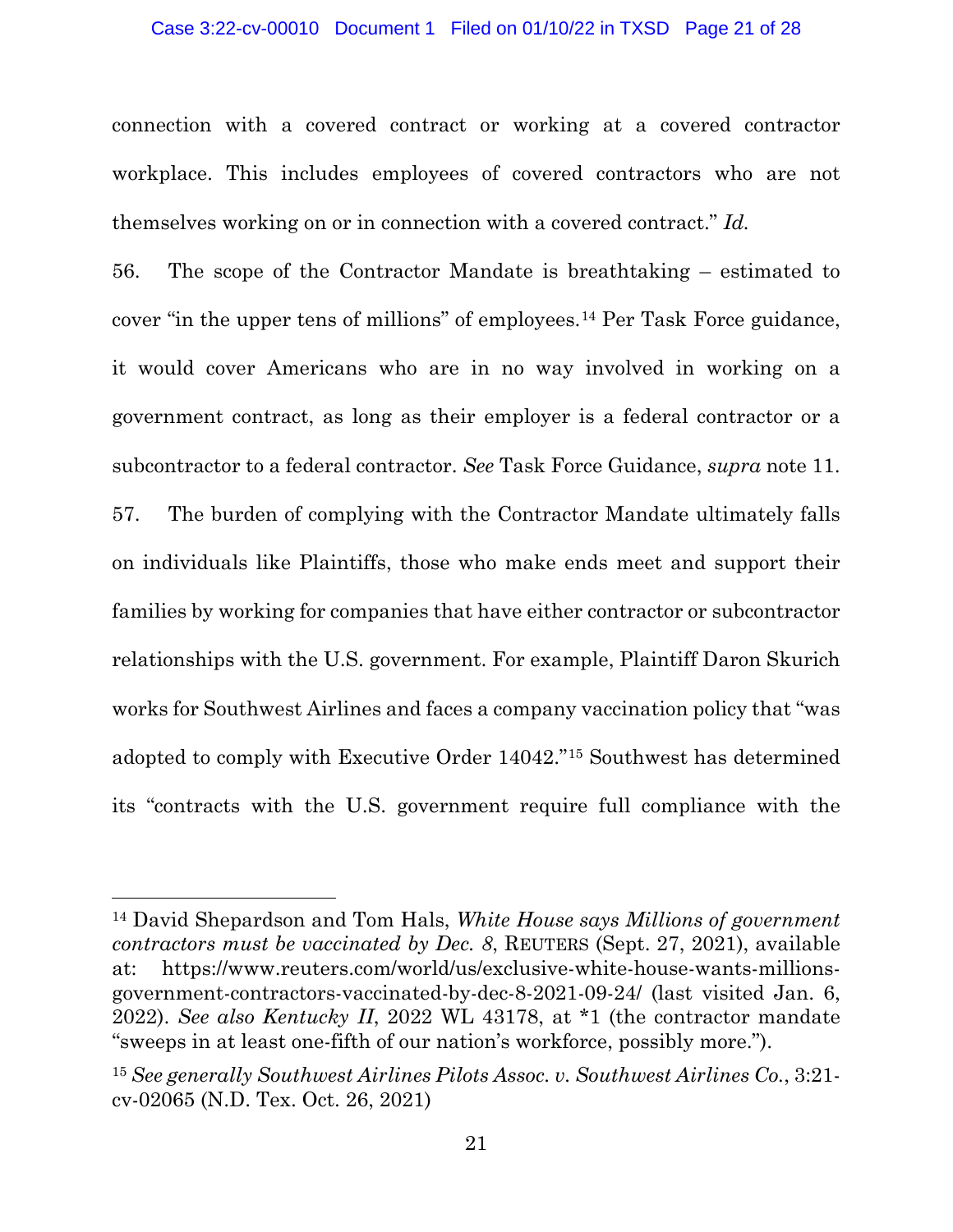federal vaccination directive."[16](#page-21-0) Likewise, JetBlue Airways states that because of the "[f]ederal mandate, all new hires must be fully vaccinated for COVID-19 prior to the start of training."[17](#page-21-1)

58. Defendants have left Plaintiffs with the illusion of "choice" that is in fact coercion: vaccination or termination. Yet it's worse than that, as the Contractor Mandate forces the administration of experimental and unapproved vaccines. 59. The only COVID-19 vaccines available to the American public – produced

by Pfizer-BioNTech, Moderna, and Johnson & Johnson – are not approved by the Food and Drug Administration ("FDA"); instead, they are subject to an Emergency Use Authorization ("EUA"). The EUAs for these vaccines were issued after limited testing. In the case of the Pfizer-BioNTech vaccine, for example, the EUA was granted based on an "entire enrolled study population [that] had a median follow-up of less than 2 months."[18](#page-21-2) While a variation of the

<span id="page-21-0"></span><sup>16</sup> *Southwest* Airlines, Media Release, *Southwest Airlines Complying with Directive for Federal Contractors by Requiring All Employees to Become Fully Vaccinated Against COVID-19* (Oct. 4, 2021), available at: www.swamedia.com/releases/release-66d1c9ae7fd4aa2df09a33d586c3b894 southwest-airlines-complying-with-directive-for-federal-contractors-byrequiring-all-employees-to-become-fully-vaccinated-against-covid-19 (last visited Jan. 6, 2022).

<span id="page-21-1"></span><sup>17</sup> JetBlue Airways, *Safety from the Ground Up*, available at: www.jetblue.com/safety (last visited Jan. 6, 2022).

<span id="page-21-2"></span><sup>18</sup> FDA, *Emergency Use Authorization for an Unapproved Product: Review Memorandum* (Nov. 20, 2020), available at: https://www.fda.gov/media/144416/download (last visited Jan. 6, 2022).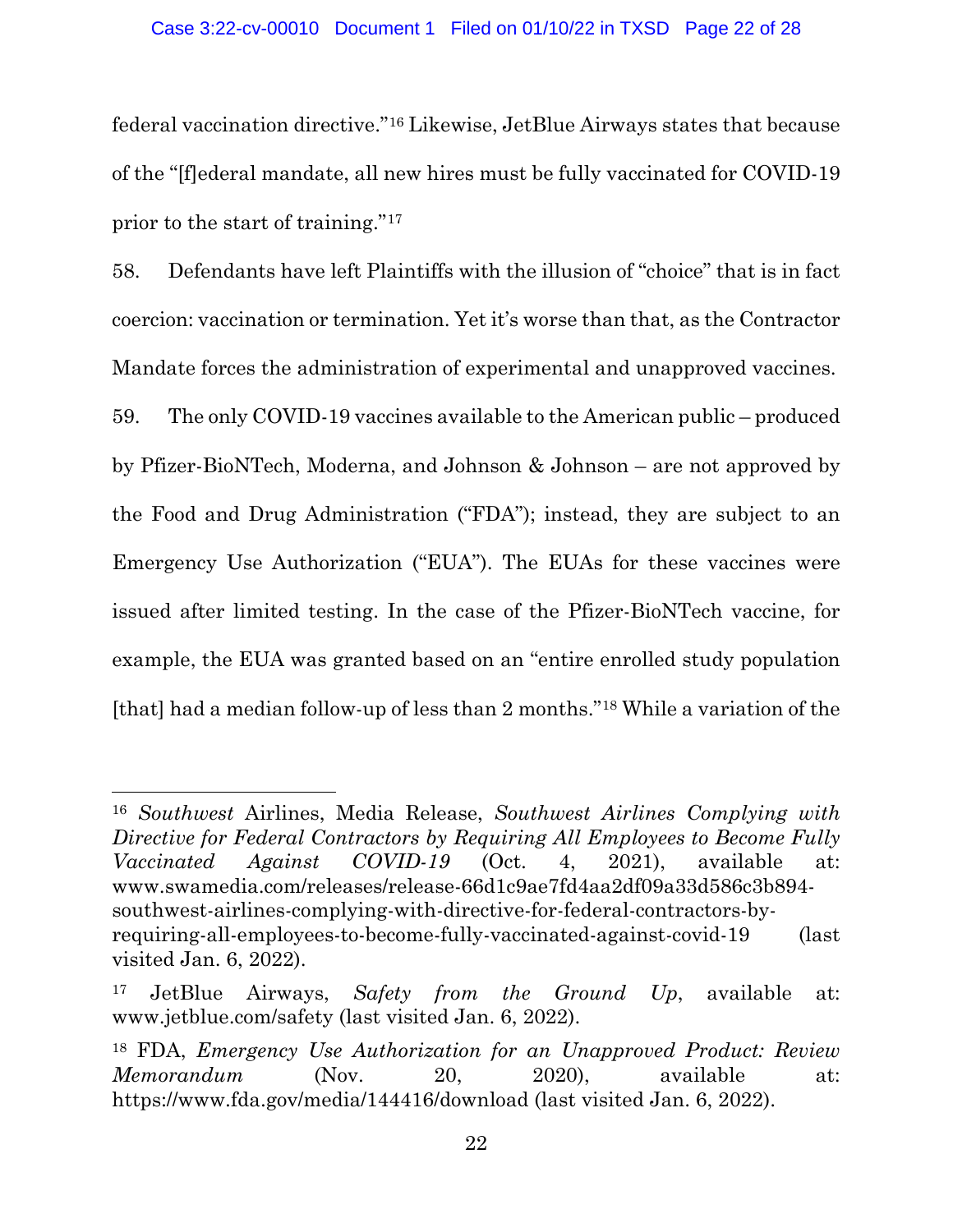Pfizer-BioNTech EUA vaccine (marketed under the name Comirnaty) was approved by the FDA in August 2021, it is not available to the American public. According to the CDC, "COMIRNATY products are not orderable at this time."[19](#page-22-0) The CDC further represents that Comirnaty will not be available "while EUA authorized product is still available and being made available for U.S. distribution." *Id.* In a January 3, 2022 letter to Pfizer, in which the FDA reissued the EUA of the Pfizer-BioNTech COVID-19 vaccine, the FDA observed:

Although COMIRNATY (COVID-19 Vaccine, mRNA) is approved to prevent COVID-19 in individuals 16 years of age and older, there is not sufficient approved vaccine available for distribution to this population in its entirety at the time of reissuance of this EUA.[20](#page-22-1)

# **COUNT 1: PRESIDENT BIDEN'S** *ULTRA VIRES* **ACTION**

60. Plaintiffs incorporate the above paragraphs as though fully set forth herein.

61. Through the FPASA, Congress authorized the President to "prescribe policies and directives that the President considers necessary" to "provide the Federal Government with an economical and efficient system," which includes

<span id="page-22-0"></span><sup>19</sup> CDC, *COVID-19 Vaccine Codes*, available at: https://www.cdc.gov/vaccines/programs/iis/COVID-19-related-codes.html (last visited Jan. 4, 2022).

<span id="page-22-1"></span><sup>20</sup> FDA, *Pfizer-BioNTech EUA Letter* at 10 n.19, (Jan. 3, 2021), available at: https://www.fda.gov/media/150386/download (last visited Jan. 6, 2022).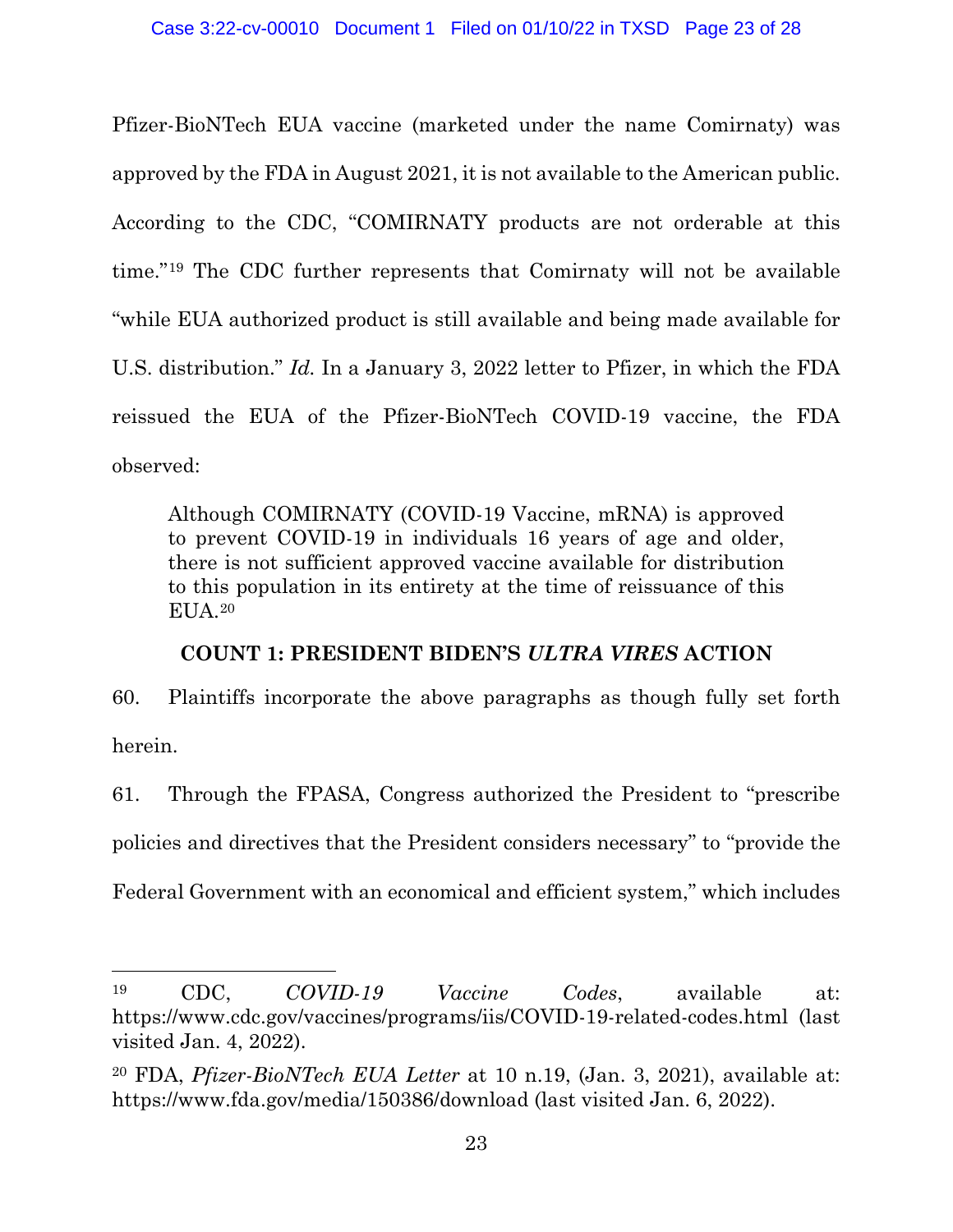#### Case 3:22-cv-00010 Document 1 Filed on 01/10/22 in TXSD Page 24 of 28

the procurement of property, services, and related functions. 40 U.S.C. §§ 121(a), 101. These "policies and directives" concern the establishment of a government procurement policy. *See Am. Fed'n of Labor and Congress of Indus. Orgs. v. Kahn*, 618 F.2d 784, 799 (D.C. Cir. 1979) ("*Kahn*"). The FPASA "was designed to centralize Government property management and to introduce into the public procurement process the same flexibility that characterizes such transactions in the private sector." *Kahn*, 618 F.2d at 787-88.

62. President Biden exceeded the authority granted to him by Congress through the FPASA when he issued Executive Order 14042. Executive Order 14042 – which spawned the Task Force Guidance, the Revised OMB Determination, and the FAR Council Guidance – fails to establish a nexus between the Contractor Mandate and the establishment of a federal contracting procurement system.

63. When it comes to major decisions like these, the Supreme Court expects Congress to speak clearly when delegating "powers of vast economic and political significance." *Alabama Assn. of Realtors v. Department of Health and Human Services*, 141 S. Ct. 2485, 2489, 210 L.Ed.2d 856 (Aug. 26, 2021) (per curiam) (internal citation and quotation marks omitted). Precedent requires "Congress to enact exceedingly clear language if it wishes to significantly alter the balance between federal and state power." *United States Forest Service v. Cowpasture River Preservation Assn.*, 140 S.Ct. 1837, 1850 (2020).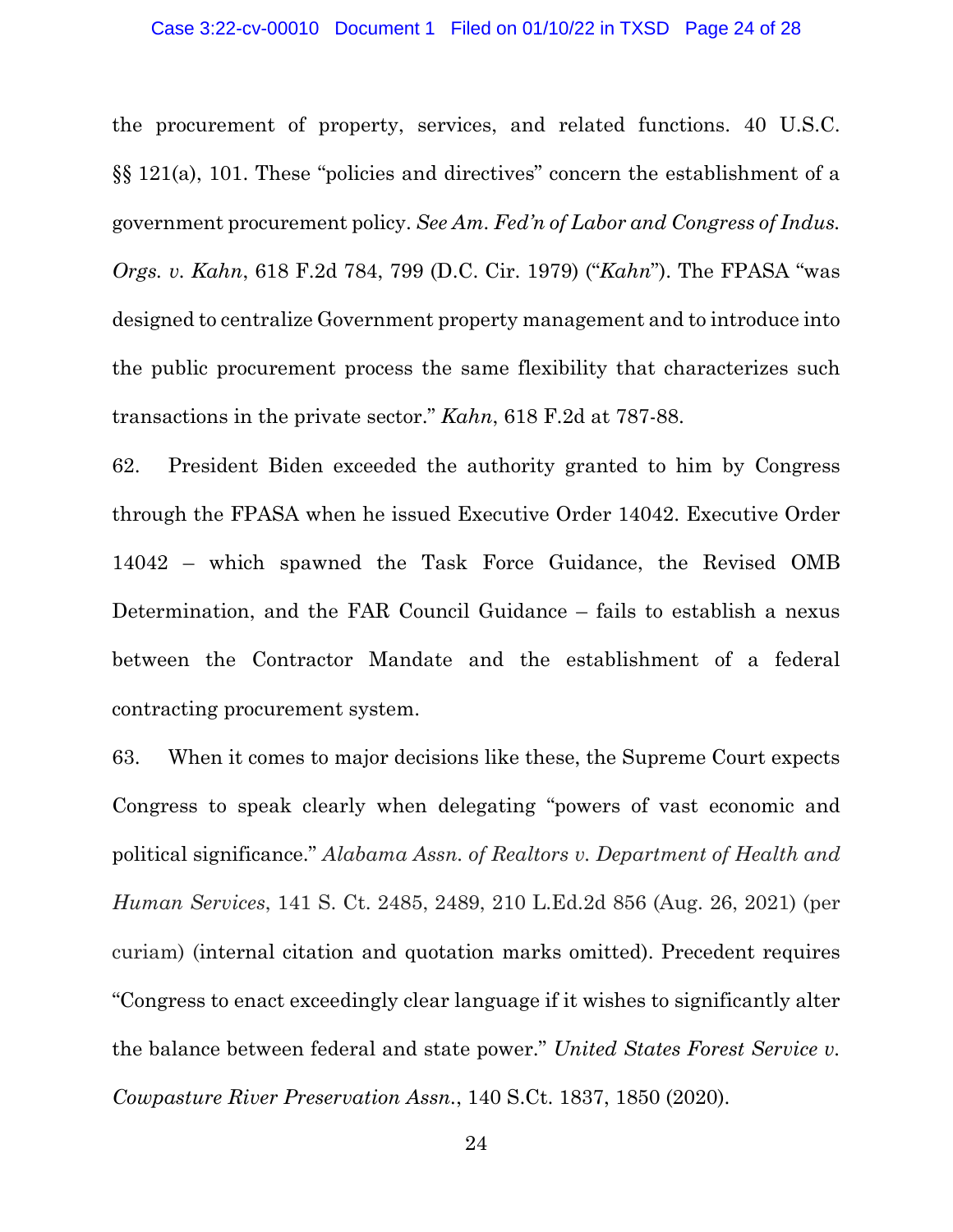64. Plaintiffs are subject to this unlawful Executive Order and the resulting Task Force Guidance, the Revised OMB Determination, and the FAR Council Guidance. Defendants' acts, while currently enjoined by a federal court in another district, will force Plaintiffs to receive unapproved and experimental vaccinations or lose their jobs if not declared unlawful.

# **COUNT 2: THE OMB DETERMINATION IS CONTRARY TO LAW AND IN EXCESS OF AUTHORITY**

65. Plaintiffs incorporate the above paragraphs as though fully set forth herein.

66. The Administrative Procedure Act requires a court to "hold unlawful and set aside agency action" that is "not in accordance with law," contrary to a person's constitutional rights, "or in excess of statutory jurisdiction [or] authority." 5 U.S.C. § 706(2)(A)-(C).

67. The OMB Determination is unlawful because it violates 41 U.S.C. § 1303(a)(1), which provides that only the FAR Council can issue and maintain a "government-wide procurement regulation." 41 U.S.C. § 1303(a)(1).

68. The OMB Determination is also unlawful because it effectuates a Presidential order which the President has no authority to issue. As explained in Count 1, and incorporating those allegations here, Congress did not grant President Biden the power to mandate vaccinations of nearly all employees of federal contractors and subcontractors. The Revised OMB Determination,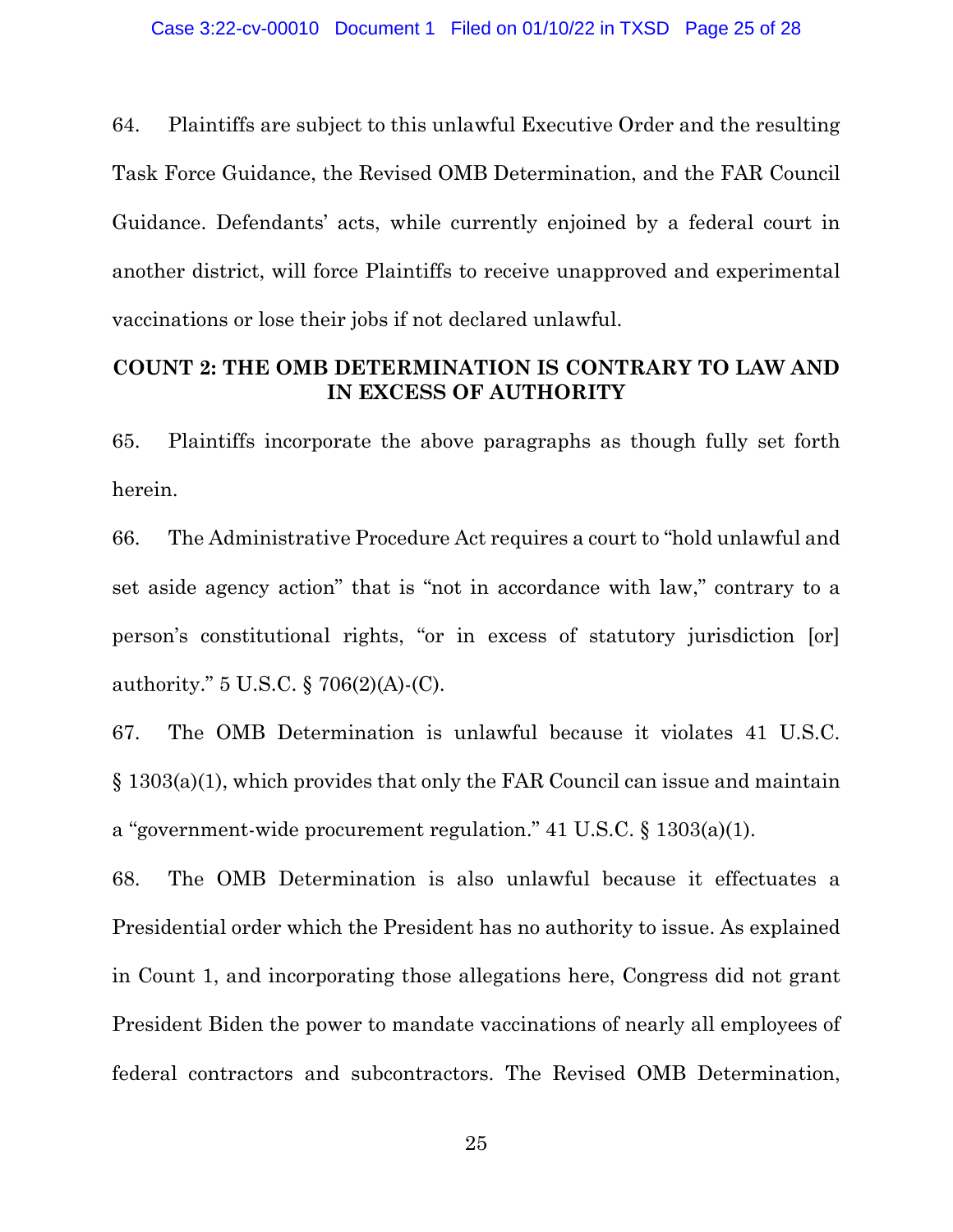#### Case 3:22-cv-00010 Document 1 Filed on 01/10/22 in TXSD Page 26 of 28

which issues a nationwide COVID-19 vaccine mandate for millions of American workers, exceeds the President's authority and OMB authority.

## **COUNT 3: THE FAR COUNCIL GUIDANCE IS CONTRARY TO LAW AND IN EXCESS OF AUTHORITY**

69. Plaintiffs incorporate the above paragraphs as though fully set forth herein.

70. The Administrative Procedure Act requires a court to "hold unlawful and set aside agency action" that is "not in accordance with law," contrary to a person's constitutional rights, "or in excess of statutory jurisdiction [or] authority." 5 U.S.C. § 706(2)(A)-(C).

71. The FAR Council "guidance" is a reviewable substantive rule, as it requires millions of employees of federal contractors and subcontractors to receive COVID-19 vaccines. "A substantive rule constitutes a binding final agency action and is reviewable." *Cohen v. United States*, 578 F.3d 1, 6 (D.C. Cir. 2009) (*citing* 5 U.S.C. § 704), *vacated in part on other grounds*, 650 F.3d 717 (D.C. Cir. 2011) (*en banc*). Moreover, "the mandatory language of a document alone can be sufficient to render it binding." *Texas v. EEOC*, 933 F.3d 433, 442 (5th Cir. 2019) (*citing Gen. Elec. Co. v. EPA*, 290 F.3d 377, 383 (D.C. Cir. 2002)).

72. The FAR Council does not have the authority to issue the guidance at issue in this matter. The FAR Council was created to "assist in the direction

26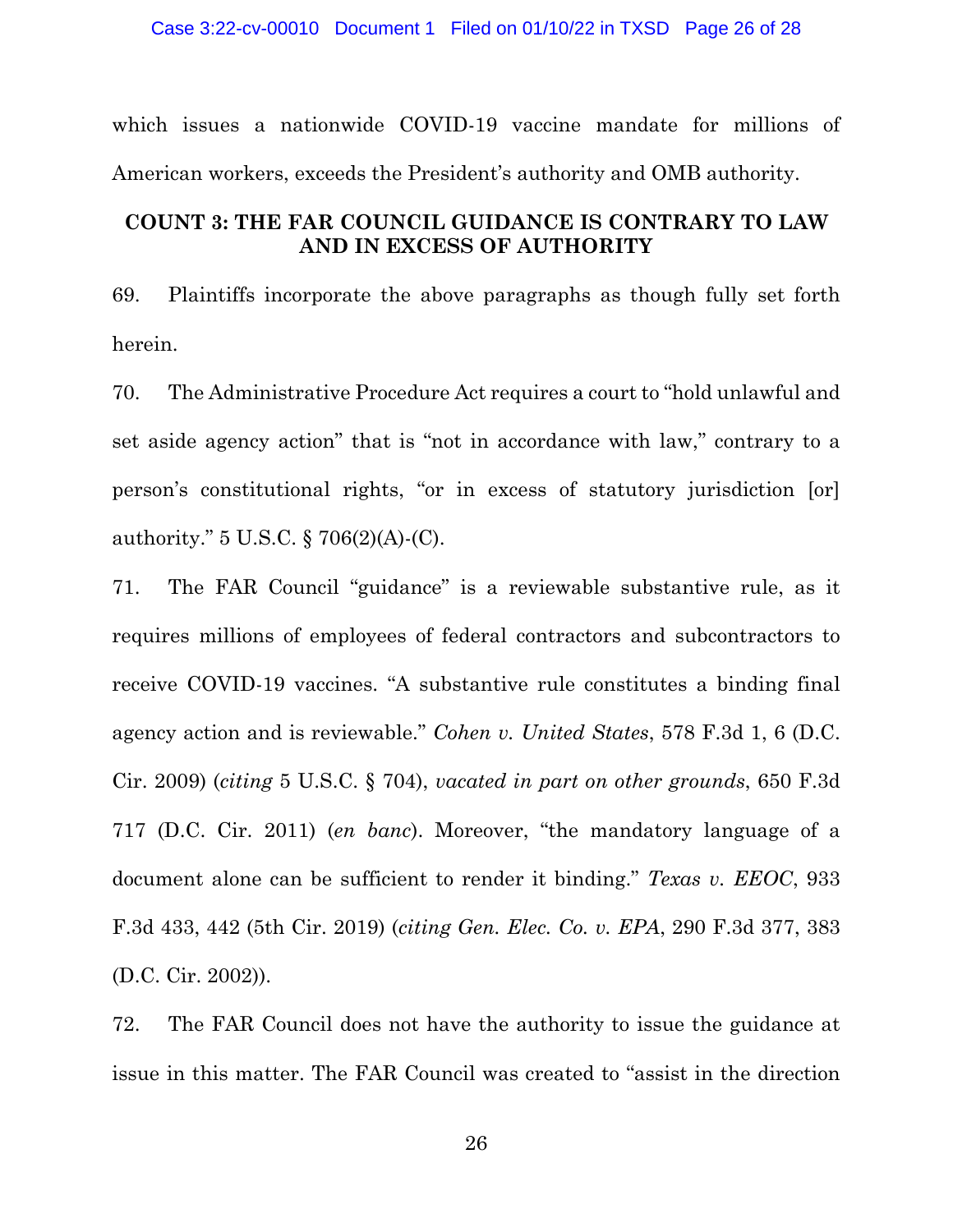and coordination of Government-wide procurement policy and Governmentwide procurement regulatory activities in the Federal Government." 14 U.S.C. § 1302.

## **COUNT 4: VIOLATION OF FIFTH AMENDMENT DUE PROCESS CLAUSE**

73. Plaintiffs incorporate the above paragraphs as though fully set forth herein.

74. The Contractor Mandate is unlawful for the reasons stated above.

75. The Fifth Amendment of the U.S. Constitution states that no person shall be "deprived of life, liberty, or property, without due process of law." U.S. CONST. AMEND. V.

76. Plaintiffs have liberty interests in freely choosing their own medical decisions and in not being subjected to unlawful governmental regulations. *See Sell v. United States*, 539 U.S. 166, 178 (2003) (discussing that an individual has a significant constitutionally protected liberty interest in not being subjected to unwanted medications) (citations omitted).

77. The Contractor Mandate, which makes Plaintiffs choose between their jobs and a jab, substantially threatens and will ultimately violate Plaintiffs' liberty interests without due process of law, in violation of the guarantees enshrined in the Fifth Amendment. *See BST*, 17 F.4th at 618 (stating the OSHA "Mandate threatens to substantially burden the liberty interests of